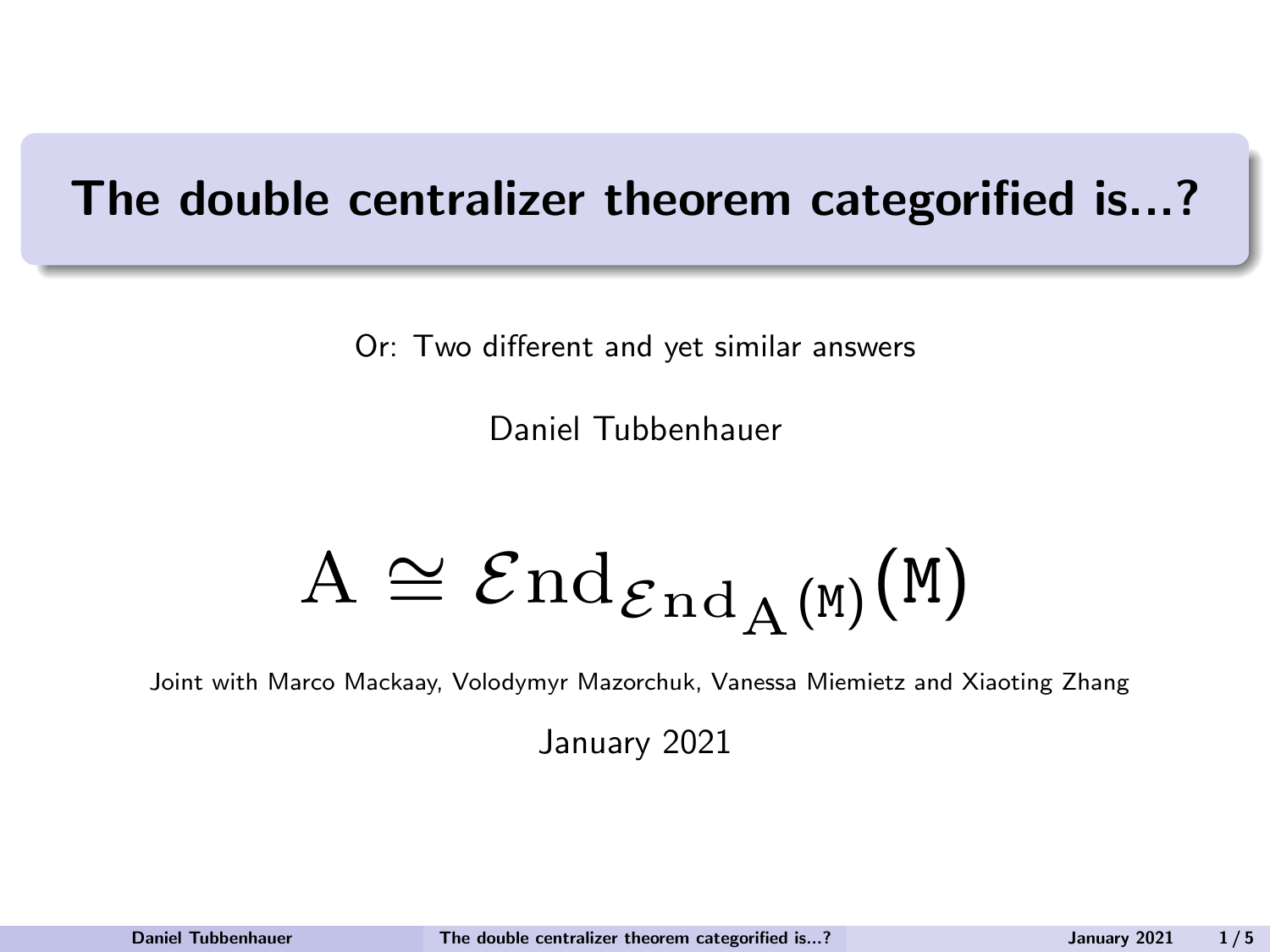This is not the most general version, but I will stick to it for simplicity.

The DCT (Schur  $\sim$ 1901+1927, Thrall  $\sim$ 1947, Morita  $\sim$ 1958). Let A be a self-injective, finite-dimensional algebra, and M be a finite-dimensional, faithful A-module. Then there is a canonical algebra map

can:  $A \to \mathcal{E} \text{nd}_{\mathcal{E} \text{nd}_A(M)}(M),$ 

M should be a A-B-bimodule, so  $\mathcal{E} \text{nd }_{\text{A}} (\text{M})$  means right operators, while  $\mathcal{E} \text{nd}_{\mathbf{D}}(\mathbf{M})$  are left operators. I will ignore this technicality.

Self-injective ⇔ projectives=injectives, faithful ⇔ only 0 acts as zero.

which is an isomorphism.

- $\blacktriangleright$  Bad news. We can not create many new algebras out of  $(A, M)$ . (Same for the categorified versions.)
- **Good news.** We can **Prelay** A and  $B = \mathcal{E} \text{nd}_A(M)$  against each other.
- $\triangleright$  Good news. There are plenty of  $\triangleright$  [examples](#page-14-0) which we know and like.

Question. What is a categorical analog of the DCT?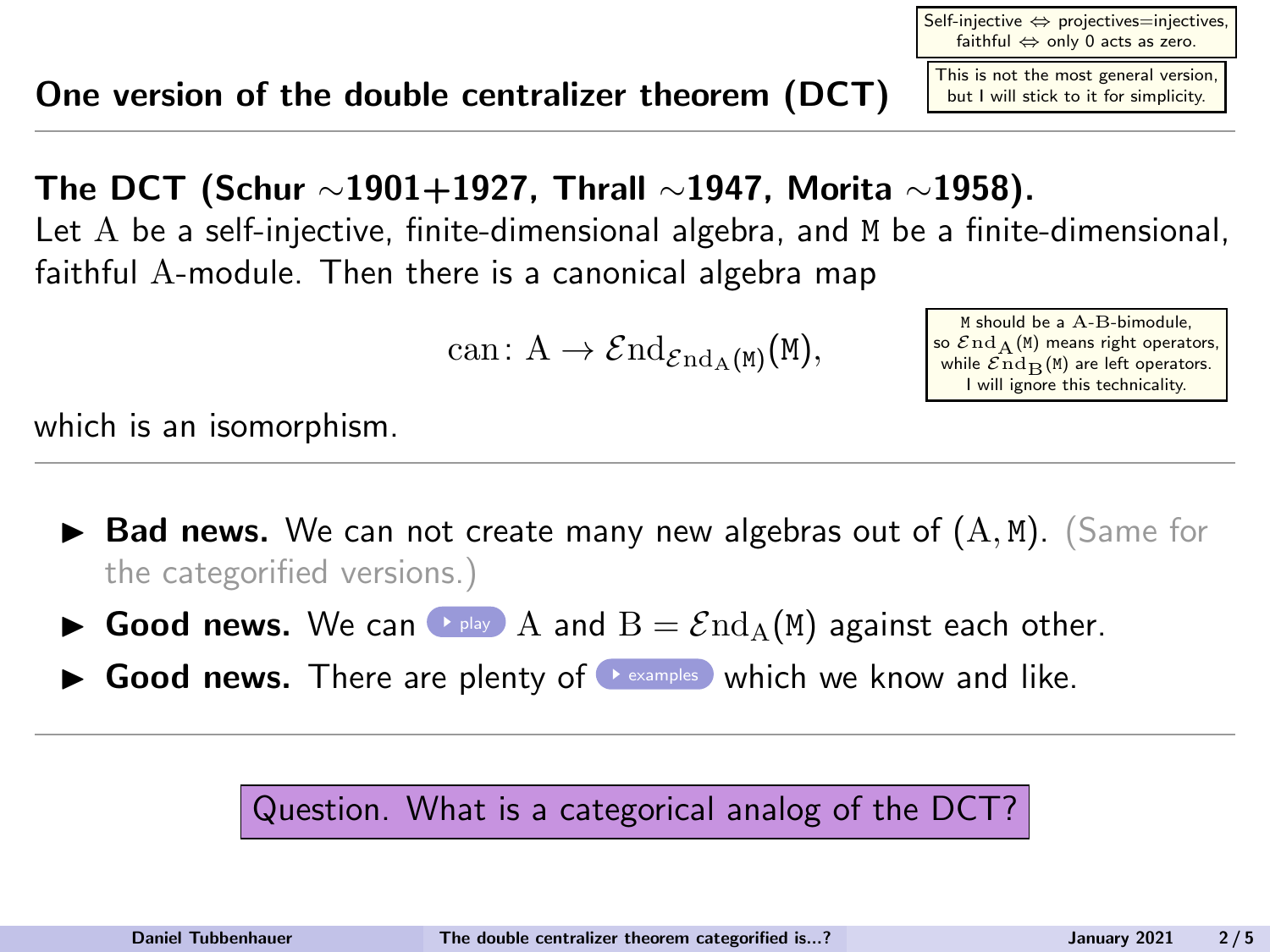<span id="page-2-0"></span>The DCT (Schur ∼1901+1927, Thrall ∼1947, Morita ∼1958). Let A be a self-injective, finite-dimensional algebra, and M be a finite-dimensional, faithful A-module. Then there is a canonical algebra map

$$
\mathrm{can}\colon \mathrm{A}\to \mathcal End_{\mathcal End_\mathrm{A}(M)}(M),
$$

which is an isomorphism.

- $\blacktriangleright$  Bad news. We can not create many new algebras out of  $(A, M)$ . (Same for the categorified versions.)
- **Good news.** We can **Prelay** A and  $B = \mathcal{E} \text{nd}_A(M)$  against each other.
- $\triangleright$  Good news. There are plenty of  $\triangleright$  [examples](#page-14-0) which we know and like.

Question. What is a categorical analog of the DCT?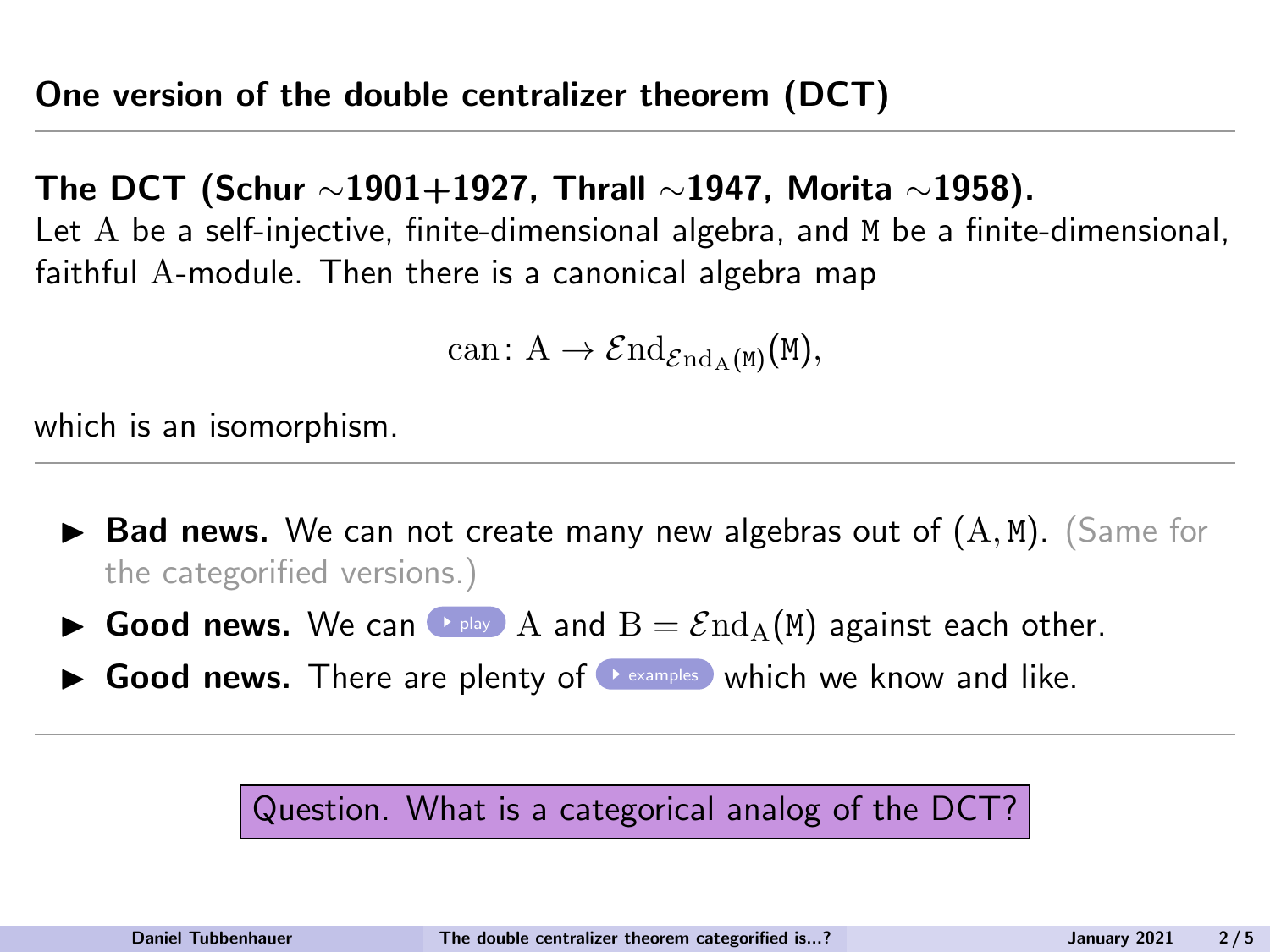#### Two potential answers.



Goal. Explain the abelian (easier) answer, then the additive (harder). Well, actually I am going to skip the additive one because its too much of a mouthful for today.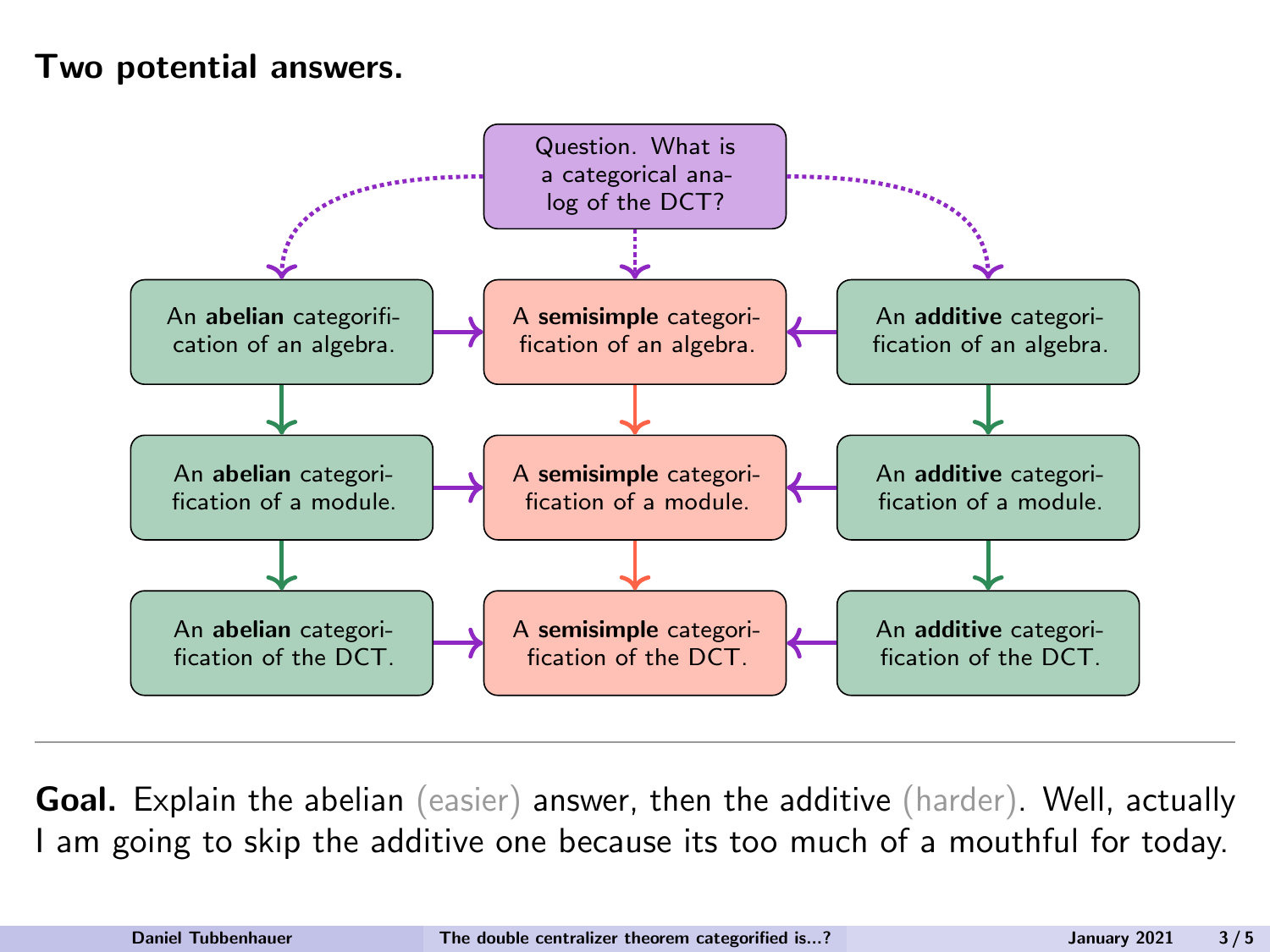#### Two potential answers.



Goal. Explain the abelian (easier) answer, then the additive (harder). Well, actually I am going to skip the additive one because its too much of a mouthful for today.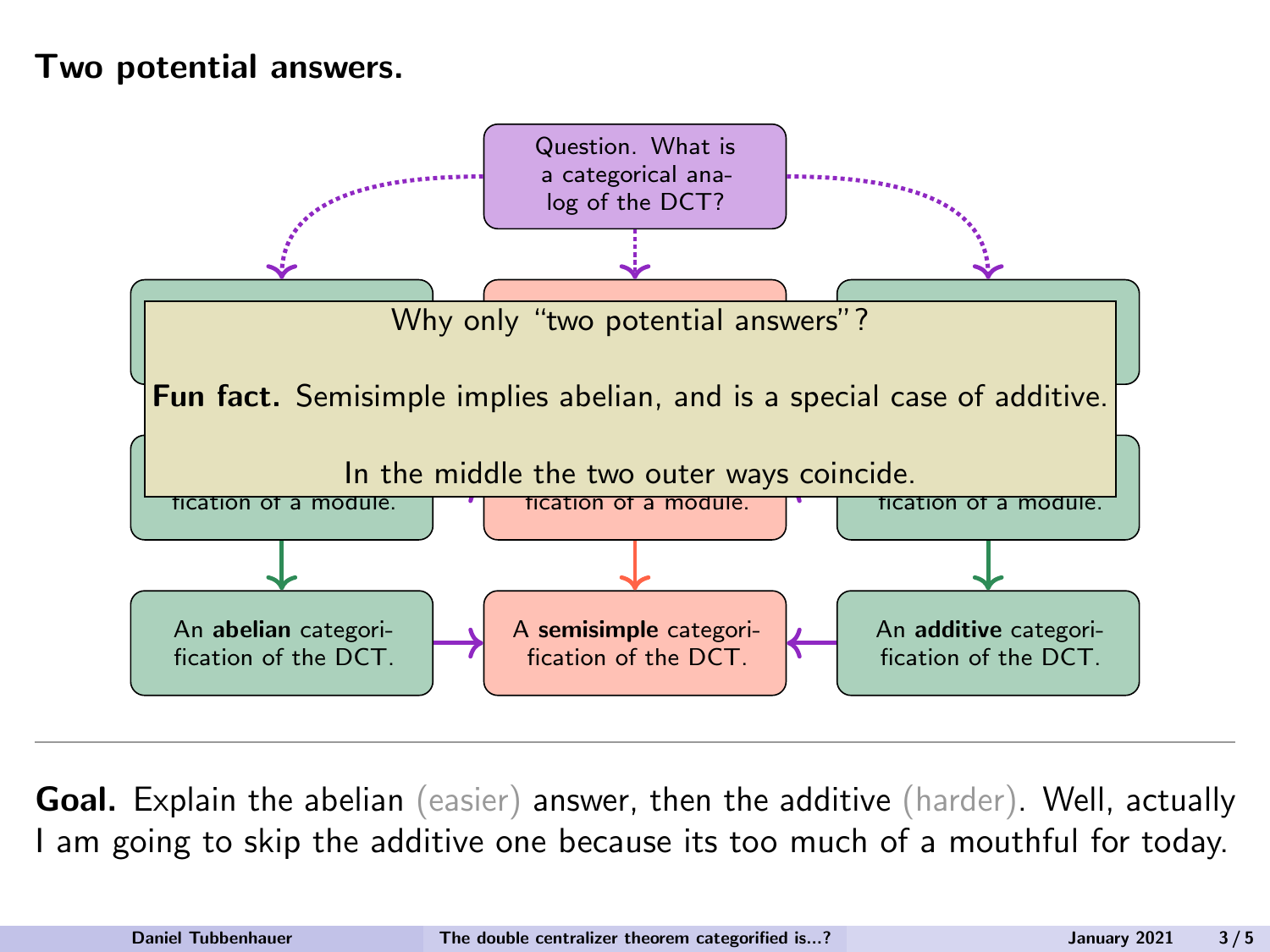These are not the most general versions, but I will stick to these for simplicity.

# <span id="page-5-0"></span>Abelian DCT (Etingof–Ostrik ∼2003).

Let  $\mathscr A$  be a finite, pivotal multitensor category and M a finite, faithful  $\mathscr A$ -module. Then there is a canonical monoidal functor

$$
\mathrm{can}\colon \mathscr{A}\to \mathscr{E}\mathrm{nd}_{\mathscr{E}\mathrm{nd}_{\mathscr{A}}(\mathsf{M})}(\mathsf{M}),
$$

which is an equivalence.

## Additive DCT (∼2020).

Let  $\mathscr A$  be a monoidal fiat category,  $\mathcal J$  a two-sided cell and M a simple transitive  $\mathcal{A}_J$ -module with apex  $\mathcal{J}$ . Then there is a canonical monoidal functor

$$
\mathrm{can}\colon {\mathscr A}_{\mathcal J}\to {\mathscr E}{\mathrm{nd}}_{{\mathscr E}{\mathrm{nd}}_{{\mathscr A}_{\mathcal J}}(M)}(M),
$$

which is an equivalence when restricted to  $add(\mathcal{J})$  and corestricted to  $\mathscr{E}\mathrm{nd}^{\mathrm{inj}}_{\mathscr{E}\mathrm{nd}_{\mathscr{A}_\mathcal{J}}(\mathsf{M})}(\mathsf{M}).$ 

Do not worry: I will  $\rightarrow$  [explain](#page-21-0) all the words, at least in the abelian case! The second statement already sounds more complicated, right?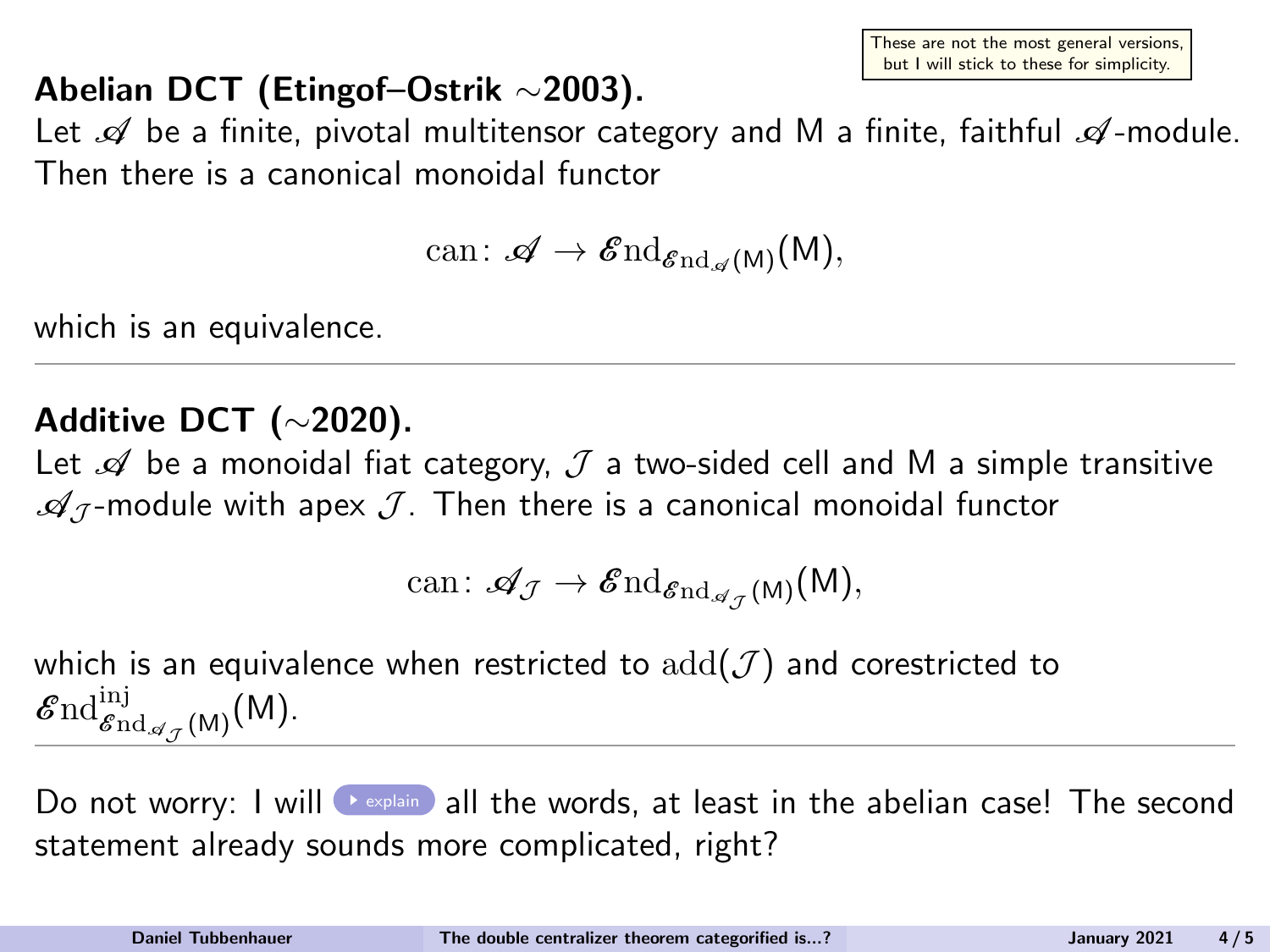

#### There is still much to do...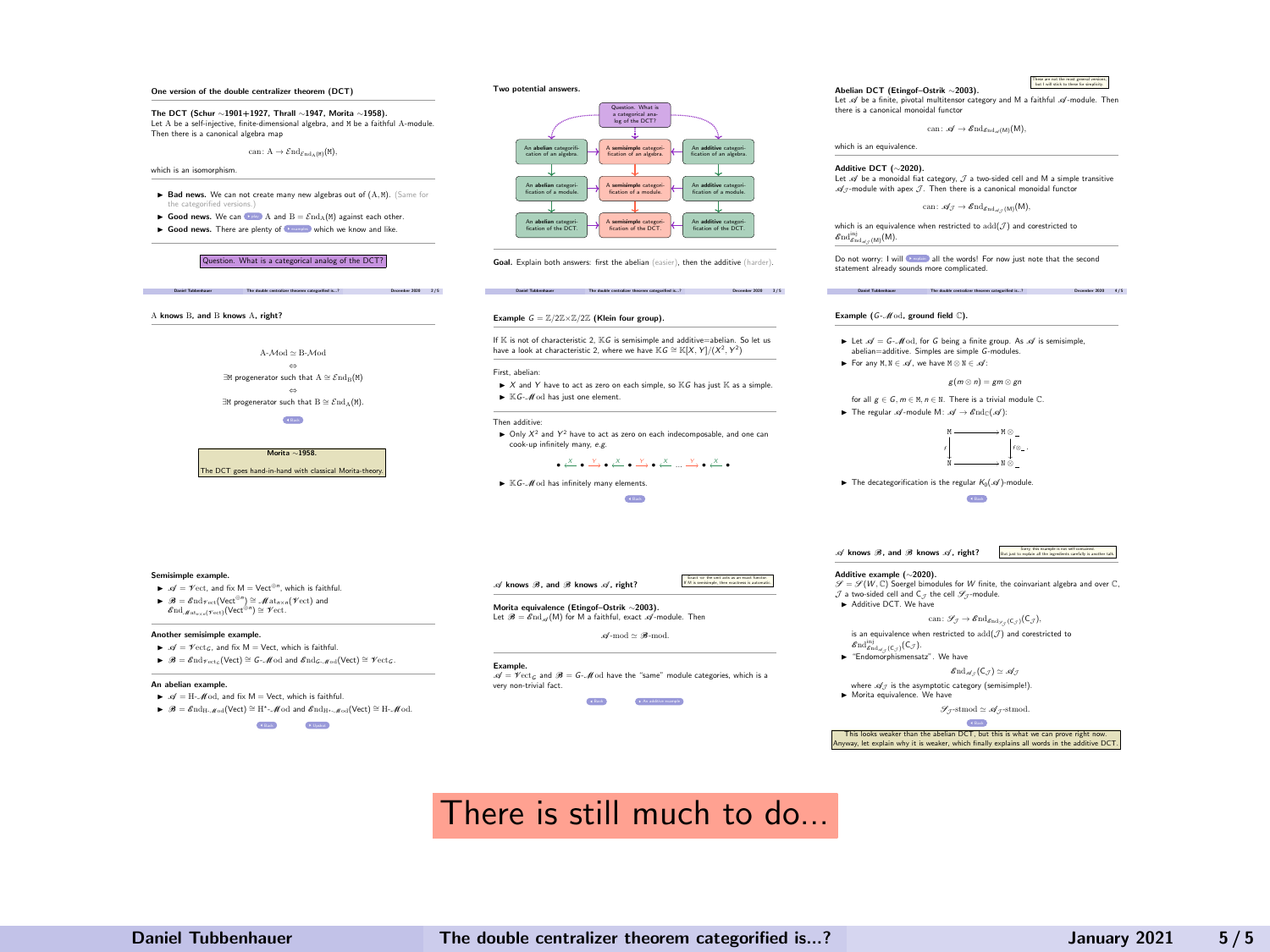<span id="page-7-0"></span>

#### Thanks for your attention!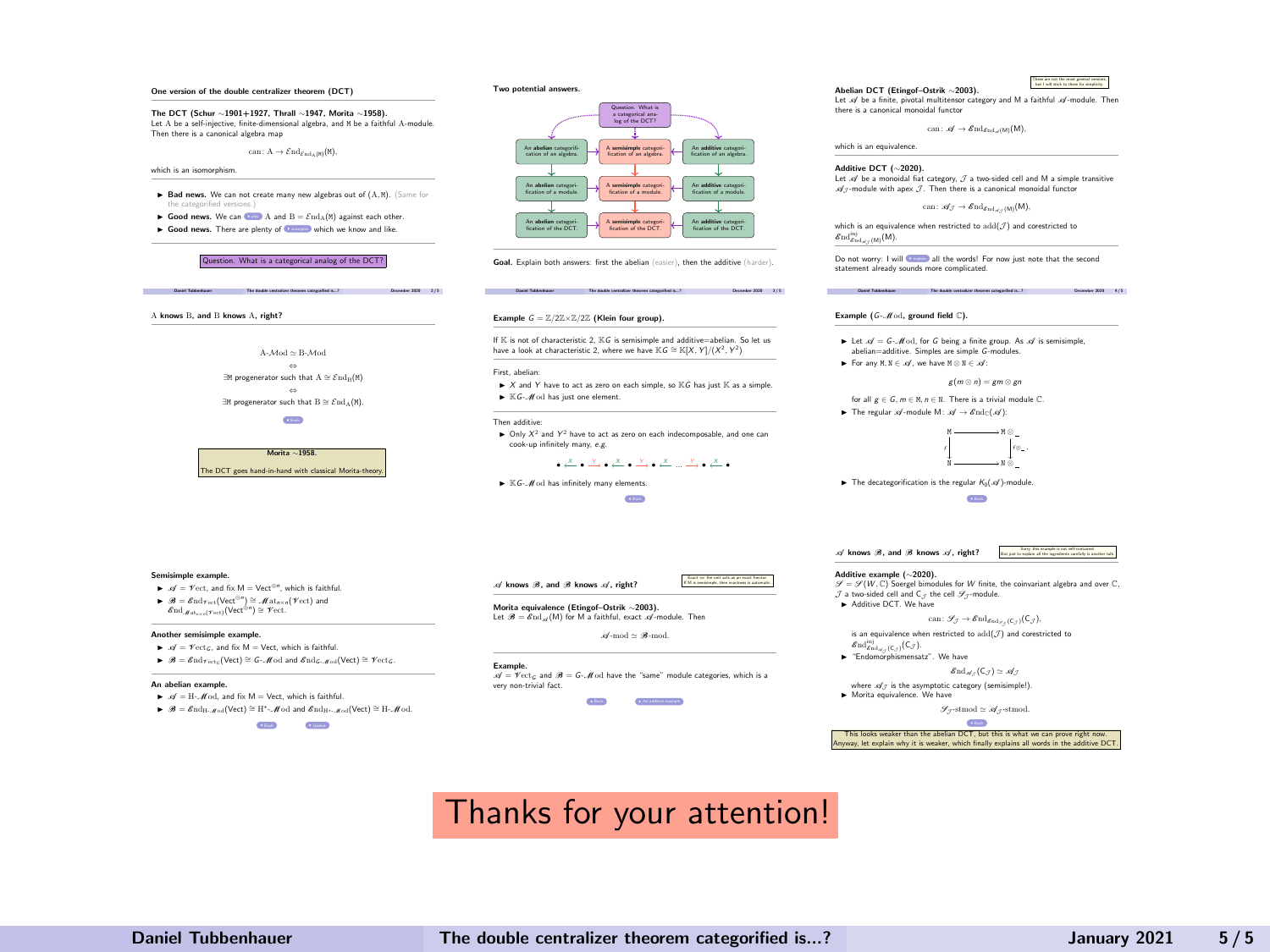<span id="page-8-0"></span>
$$
\begin{array}{l} \text{A-}\mathcal{M}\text{od}\simeq \text{B-}\mathcal{M}\text{od}\\ \\ \Leftrightarrow \\ \exists \text{M progenerator such that } A\cong \mathcal{E}\text{nd}_{B}(\text{M})\\ \\ \Leftrightarrow \\ \exists \text{M progenerator such that } B\cong \mathcal{E}\text{nd}_{A}(\text{M}). \end{array}
$$

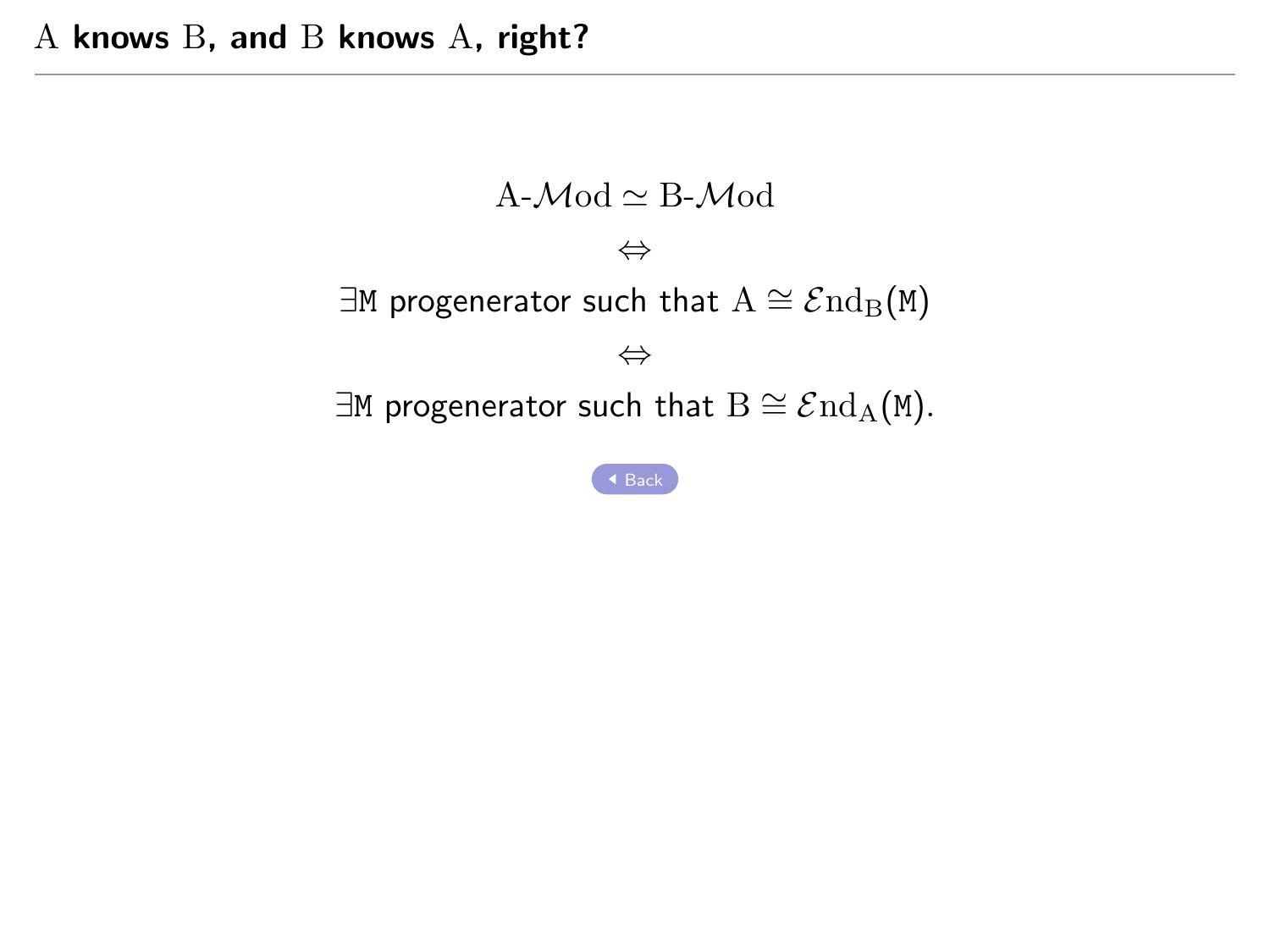

Morita ∼1958.

The DCT goes hand-in-hand with classical Morita-theory.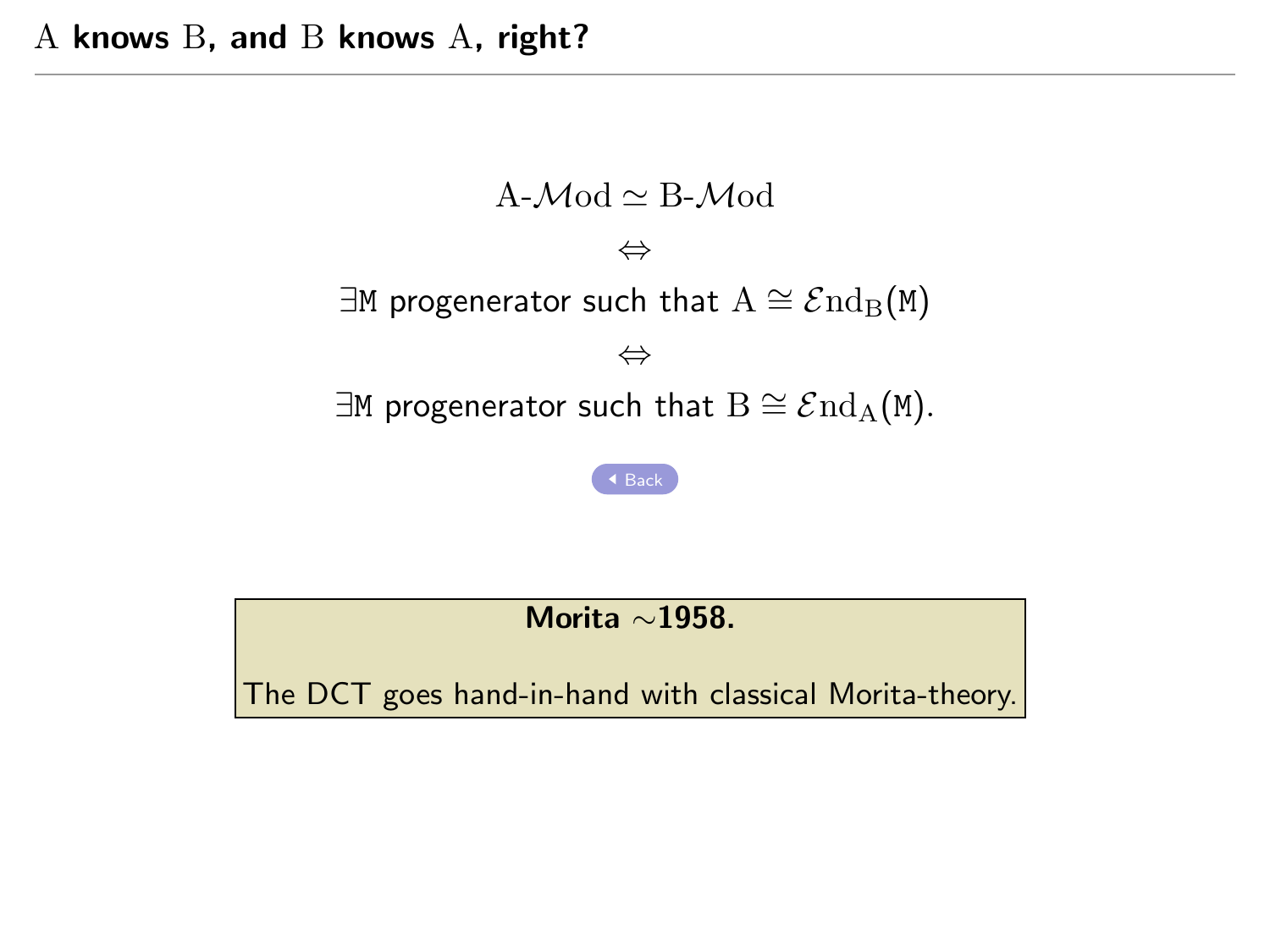If  $A \subset \mathcal{E}nd_{\mathbb{K}}(M)$ ,  $B = \mathcal{E}nd_{A}(M)$  and A is semisimple, then:

- $\blacktriangleright$  A =  $\mathcal{E}nd_{\text{B}}(M);$
- $\blacktriangleright$  B is semisimple;
- As a  $A \otimes B^{\text{op}}$ -module we have

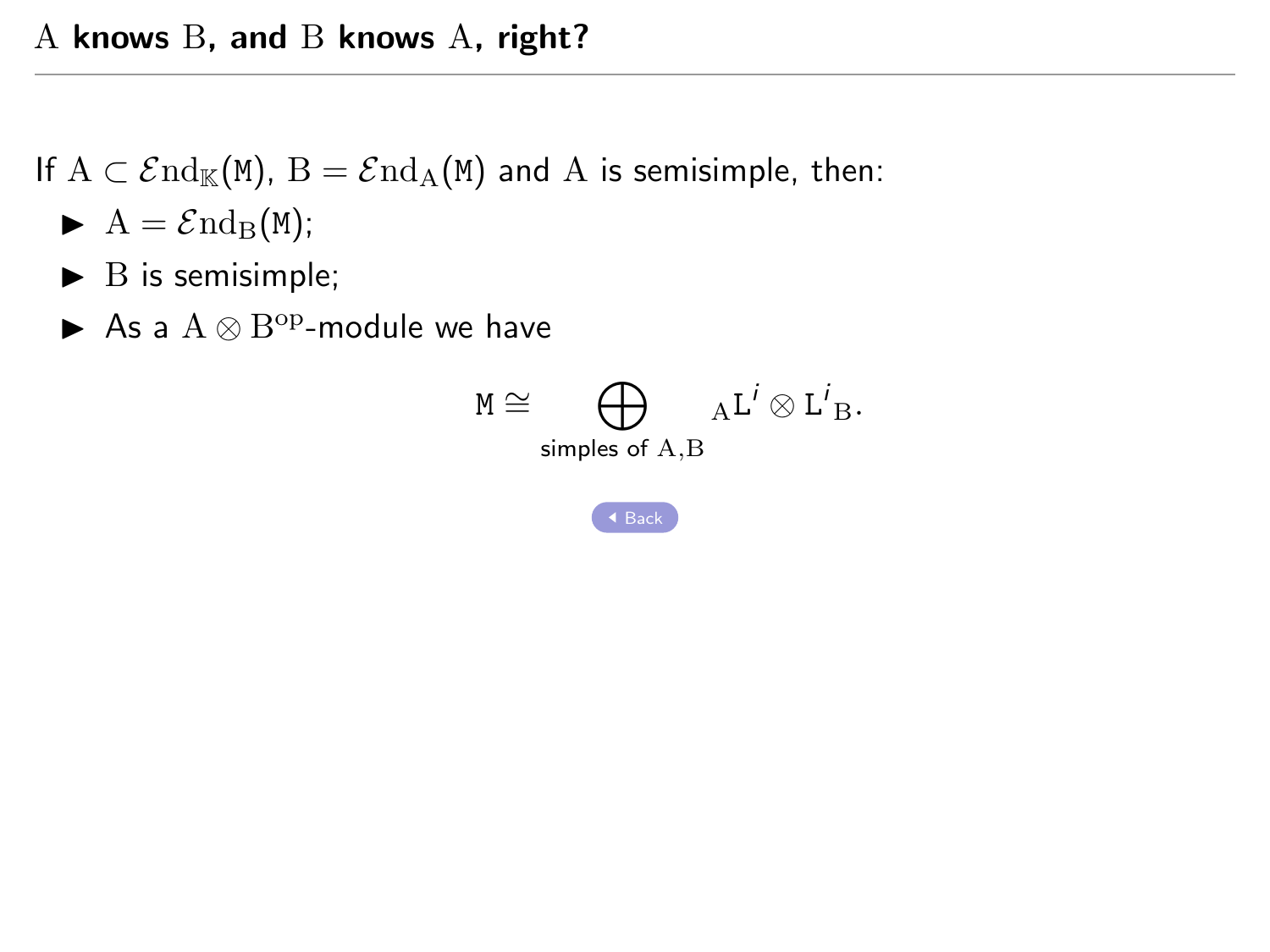If  $A \subset \mathcal{E}nd_{\mathbb{K}}(\mathbb{M})$ ,  $B = \mathcal{E}nd_{\mathbb{A}}(\mathbb{M})$  and A is semisimple, then:

- $\blacktriangleright$  A =  $\mathcal{E} \text{nd}_{\text{B}}(M);$
- $\blacktriangleright$  B is semisimple;
- As a  $A \otimes B^{\text{op}}$ -module we have



#### Schur ∼1901+1927.

The DCT goes hand-in-hand with classical Schur–Weyl duality.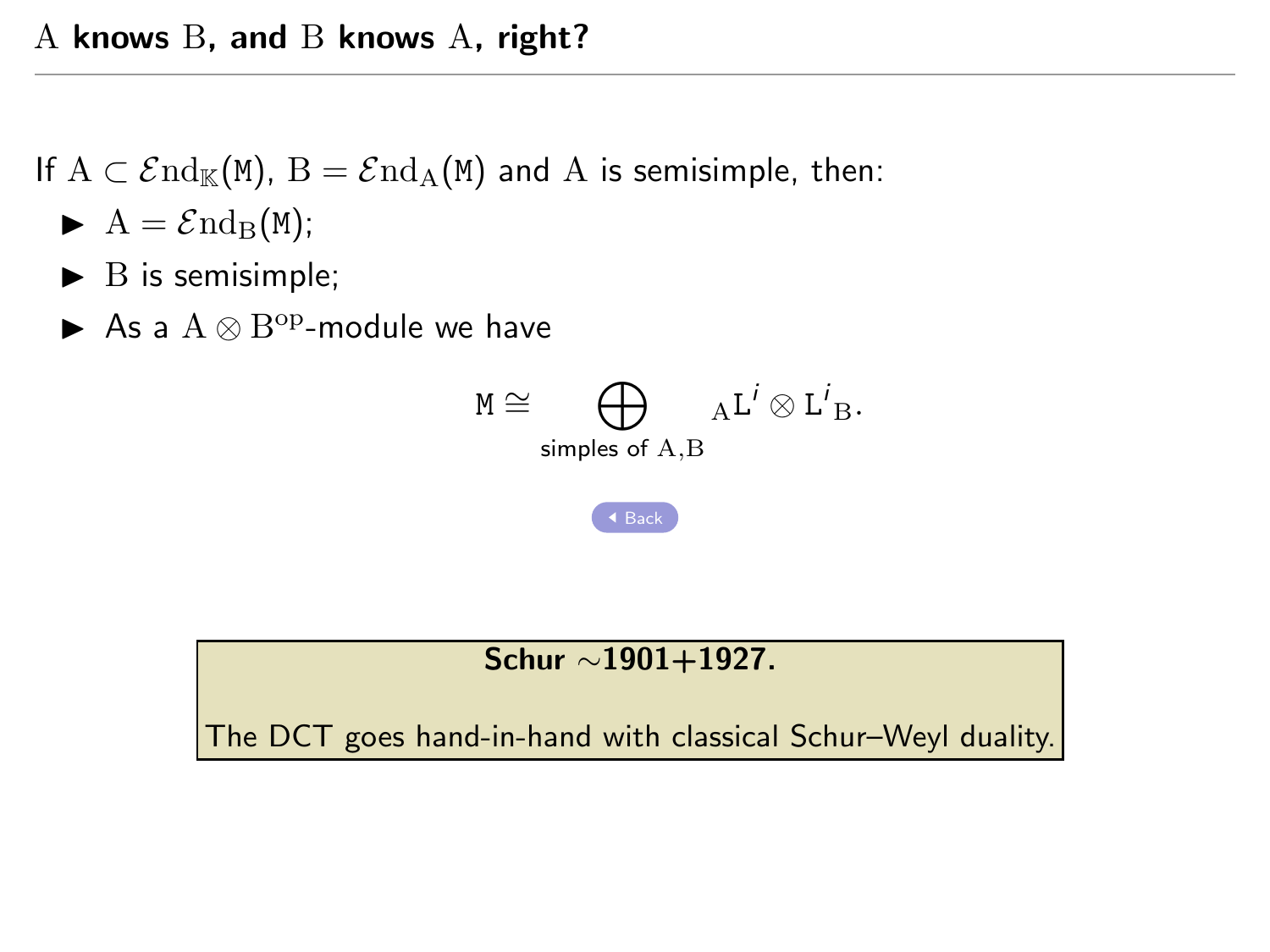If  $M = Ae$  for  $e^2 = e$ , M faithful and  $B = \mathcal{E}nd_A(Ae)$ , then:

- ► B  $\cong$  eAe and A  $\cong$   $\mathcal{E}$ nd<sub>eAe</sub>(Ae);
- $\blacktriangleright$  The B-simples are in bijection with A-simples N such that Ne  $\neq 0$ ;
- $\blacktriangleright$  A is encoded in the (usually) much smaller algebra B.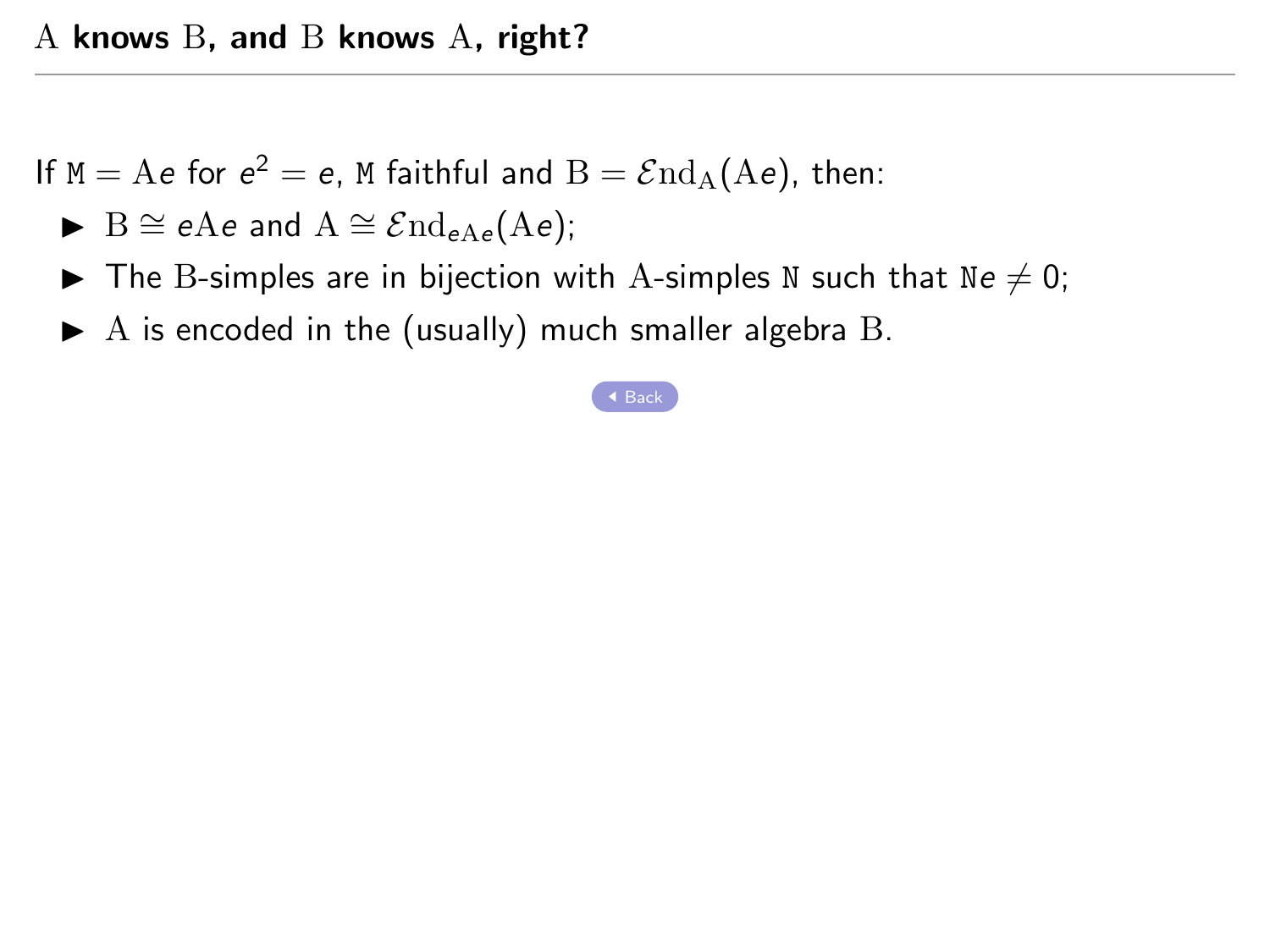If  $M = Ae$  for  $e^2 = e$ , M faithful and  $B = \mathcal{E}nd_A(Ae)$ , then:

- ► B  $\cong$  eAe and A  $\cong$   $\mathcal{E}$ nd<sub>eAe</sub>(Ae);
- $\blacktriangleright$  The B-simples are in bijection with A-simples N such that Ne  $\neq 0$ ;
- $\blacktriangleright$  A is encoded in the (usually) much smaller algebra B.

#### [Back](#page-2-0)

#### Green ∼1980.

The DCT applies for Schur–Weyl in the non-semisimple case.

#### Soergel ∼1990.

The DCT applies in category  $\mathcal{O}$ .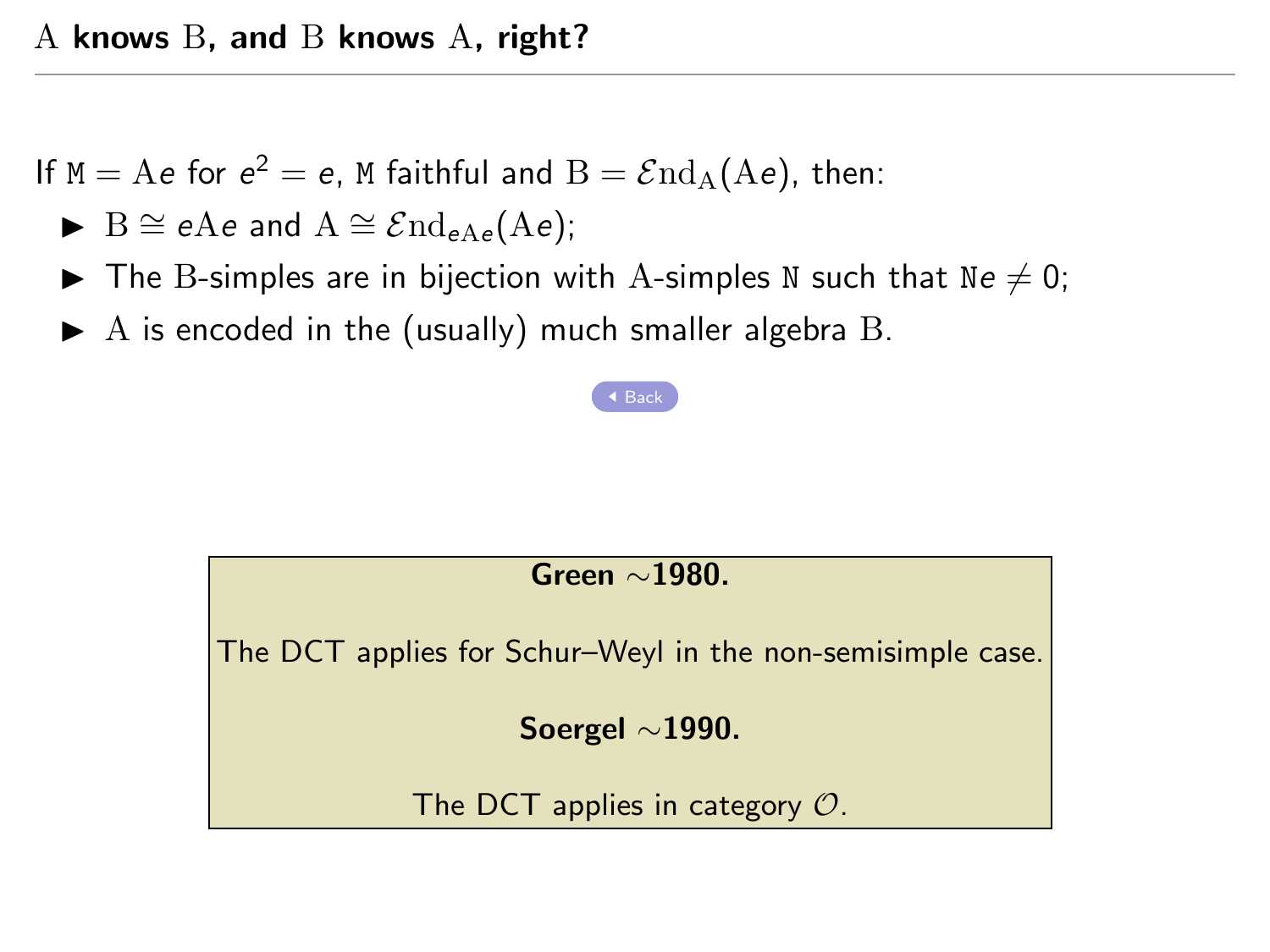# <span id="page-14-0"></span>Example. (Looks silly, but is prototypical.)

- $A = \mathbb{K}$ , and fix  $M = \mathbb{K}^n$ , which is faithful.
- $\blacktriangleright$   $B = \mathcal{E} nd_{\mathbb{K}}(\mathbb{K}^n) \cong Mat_{n \times n}(\mathbb{K})$  and  $\mathcal{E} nd_{Mat_{n \times n}(\mathbb{K})}(\mathbb{K}^n) \cong \mathbb{K}$ .
- $\blacktriangleright$  M  $\cong$   $\mathbb{K} \otimes \mathbb{K}^n$ , perfect matching of isotypic components.

# Non-example. (Faithfulness missing.)

- $\blacktriangleright$  A =  $\mathbb{K}[X]/(X^3)$ , and fix M =  $\mathbb{K}^2$ ,  $X \mapsto \begin{pmatrix} 0 & 1 \\ 0 & 0 \end{pmatrix}$ , which is not-faithful.
- $\blacktriangleright$  B =  $\mathcal{E} \text{nd}_{\mathbb{K}[X]/(X^3)}(\mathbb{K}^2) \cong \mathbb{K}[X]/(X^2)$  and  $\mathcal{E} \text{nd}_{\mathbb{K}[X]/(X^2)}(\mathbb{K}^2) \cong \mathbb{K}[X]/(X^2).$
- ▶  $M \cong \mathbb{K}^2 \otimes \mathbb{K}$  as a  $\mathbb{K}[X]/(X^3)$ -module,  $M \cong \mathbb{K} \otimes \mathbb{K}^2$  as a  $\mathbb{K}[X]/(X^2)$ -module.

# Non-example. (Self-injectivity missing.)

- $A = (\begin{smallmatrix} K & K \\ 0 & K \end{smallmatrix})$ , and fix  $M = K^2$ , which is faithful.
- ▶  $B = \mathcal{E} \mathrm{nd}_{(\frac{\kappa}{6}\mathbb{K})}(\mathbb{K}^2) \cong \mathbb{K}$  and  $\mathcal{E} \mathrm{nd}_{\mathbb{K}}(\mathbb{K}^2) \cong \mathrm{Mat}_{2\times 2}(\mathbb{K}).$
- ▶  $M \cong \mathbb{K}^2 \otimes \mathbb{K}$  as a  $\left(\begin{smallmatrix} \mathbb{K} & \mathbb{K} \\ 0 & \mathbb{K} \end{smallmatrix}\right)$ -module,  $M \cong \mathbb{K} \otimes \mathbb{K}^2$  as a  ${\rm Mat}_{2 \times 2}(\mathbb{K})$ -module.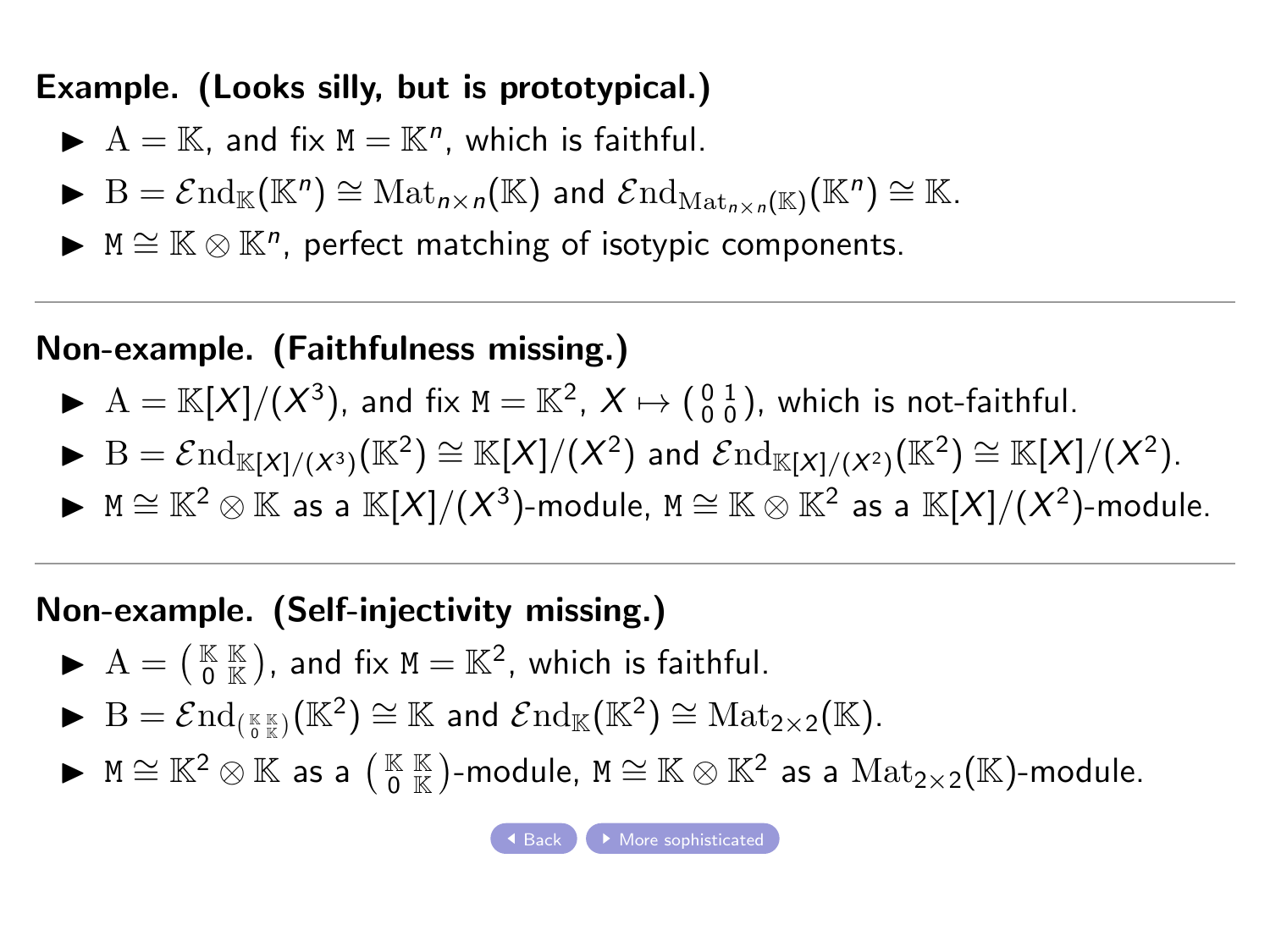<span id="page-15-0"></span>Example (Schur ∼1901+1927, Green ∼1980).

- $\blacktriangleright$   $A = \mathbb{K}[S_d]$ , and fix  $M = (\mathbb{K}^n)^{\otimes d}$  for  $n \geq d$ , which is faithful.
- $\blacktriangleright$   $\mathrm{B} = \mathcal{E}\mathrm{nd}_{\mathbb{K}[S_d]}((\mathbb{K}^n)^{\otimes d}) \cong \mathcal{S}(n,d)$  (Schur algebra) and  $\mathcal{E} \mathrm{nd}_{\mathcal{S}(n,d)}\big((\mathbb{K}^n)^{\otimes d}\big) \cong \mathbb{K}[\mathcal{S}_d].$
- ►  $K[S_d] \cong eS(n, d)$ e and the  $K[S_d]$ -simples are in bijection with  $S(n, d)$ -simples N such that  $Ne \neq 0$ .

## Example (Soergel's Struktursatz ∼1990).

- A a finite-dimensional algebra for  $\mathcal{O}_0(\mathfrak{g}_\mathbb{C})$ . Fix  $M = Ae$ , which is faithful for the right choice of idempotent  $e_{w_0}$  (the big projective).
- $\blacktriangleright$  B =  $\mathcal{E}$ nd<sub>A</sub>(Ae<sub>wo</sub>) ≅ e<sub>wo</sub>Ae<sub>wo</sub> (Soergel's Endomorphismensatz ∼1990:  $\mathrm{B{=}}$ coinvariant algebra) and  $\mathcal{E}\mathrm{nd}_{\mathsf{e}_{\mathsf{w}_0}\mathrm{A}\mathsf{e}_{\mathsf{w}_0}}(\mathrm{A}\mathsf{e}_{\mathsf{w}_0})\cong \mathrm{A}.$
- A can be recovered from  $e_{w_0}Ae_{w_0}$ , although A is much more complicated. Explicitly, for  $\mathfrak{g}_{\mathbb{C}} = \mathfrak{sl}_2$  one gets e.g.

$$
A = 1 \xrightarrow[b]{a} s / (a|b = 0), B \cong \mathbb{C}\{s, b|a\}, \quad As = \xrightarrow[b]{}
$$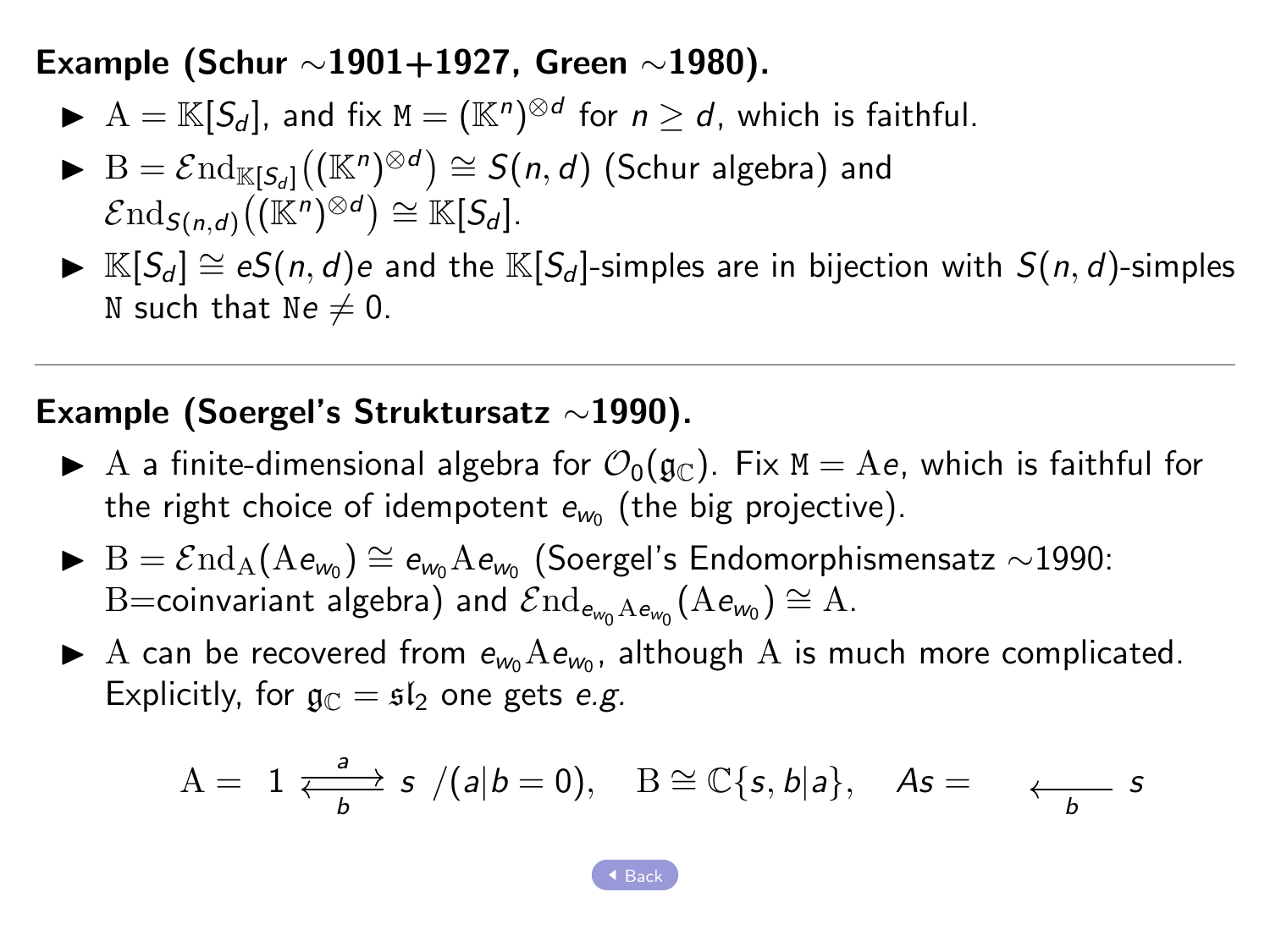<span id="page-16-0"></span>If  $\mathbb K$  is not of characteristic 2,  $\mathbb K G$  is semisimple and additive=abelian. So let us have a look at characteristic 2, where we have  $\mathbb{K} \mathsf{G} \cong \mathbb{K}[X,Y]/(X^2,Y^2)$ 

First, abelian:

- $\blacktriangleright$  X and Y have to act as zero on each simple, so  $\mathbb{K}G$  has just  $\mathbb{K}$  as a simple.
- $\triangleright$  KG- $\mathcal{M}$ od has just one element (in the periodic table sense).

Then additive:

 $\blacktriangleright$  Only  $X^2$  and  $Y^2$  have to act as zero on each indecomposable, and one can cook-up infinitely many, e.g.



 $\blacktriangleright$  KG-*M* od has infinitely many elements (in the periodic table sense).

[Back](#page-22-0)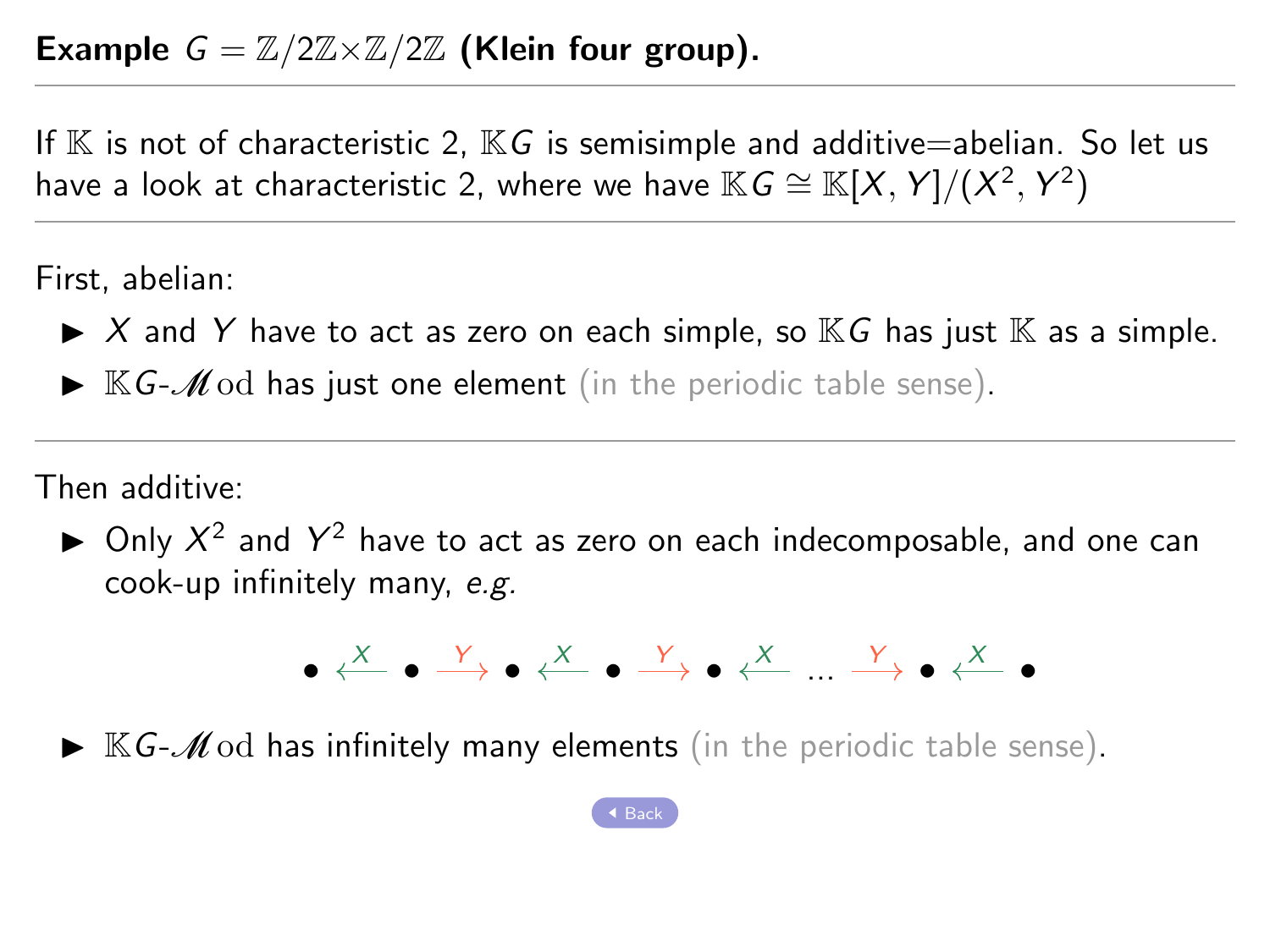## Example  $G = \mathbb{Z}/2\mathbb{Z} \times \mathbb{Z}/2\mathbb{Z}$  (Klein four group).

If  $\mathbb K$  is not of characteristic 2,  $\mathbb K G$  is semisimple and additive=abelian. So let us have a look at characteristic 2, where we have  $\mathbb{K} \mathsf{G} \cong \mathbb{K}[X,Y]/(X^2,Y^2)$ 

First, abelian:



 $\triangleright$  KG- $\mathcal{M}$  od has infinitely many elements (in the periodic table sense).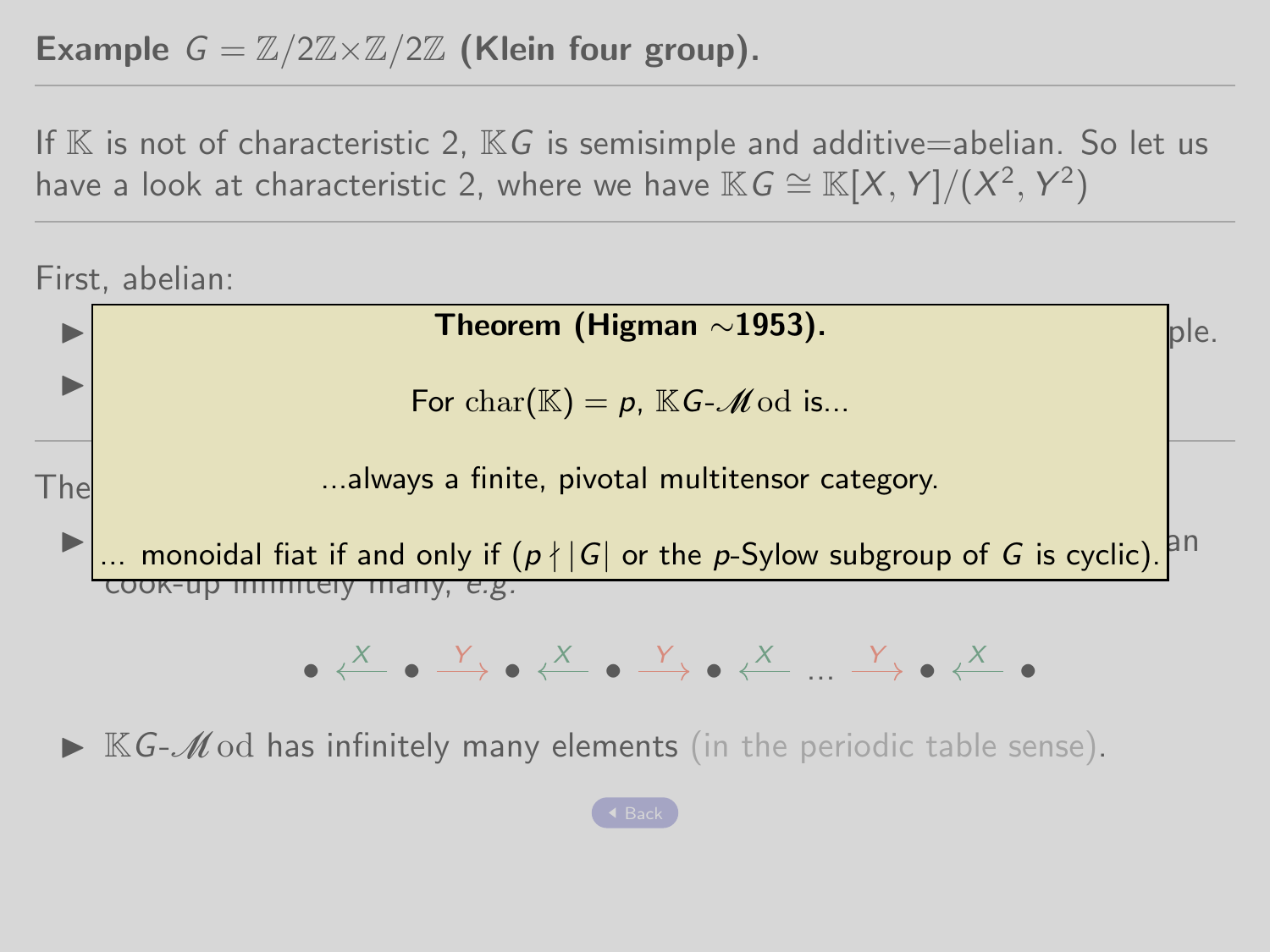<span id="page-18-0"></span>Example (G- $\mathcal{M}$ od, ground field  $\mathbb{C}$ ).

- In Let  $\mathcal{A} = G \mathcal{M}$  od, for G being a finite group. As  $\mathcal{A}$  is semisimple, abelian=additive. Simples are simple G-modules.
- $\blacktriangleright$  For any M, N ∈  $\mathscr A$ , we have M  $\otimes$  N ∈  $\mathscr A$ :

$$
g(m\otimes n)=gm\otimes gn
$$

for all  $g \in G$ ,  $m \in M$ ,  $n \in N$ . There is a trivial module  $\mathbb{C}$ .

**►** The regular  $\mathscr A$ -module M:  $\mathscr A \to \mathscr E \mathrm{nd}_{\mathbb C}(\mathscr A)$ :



 $\blacktriangleright$  The decategorification is the regular  $K_0(\mathscr{A})$ -module.

[Back](#page-26-0)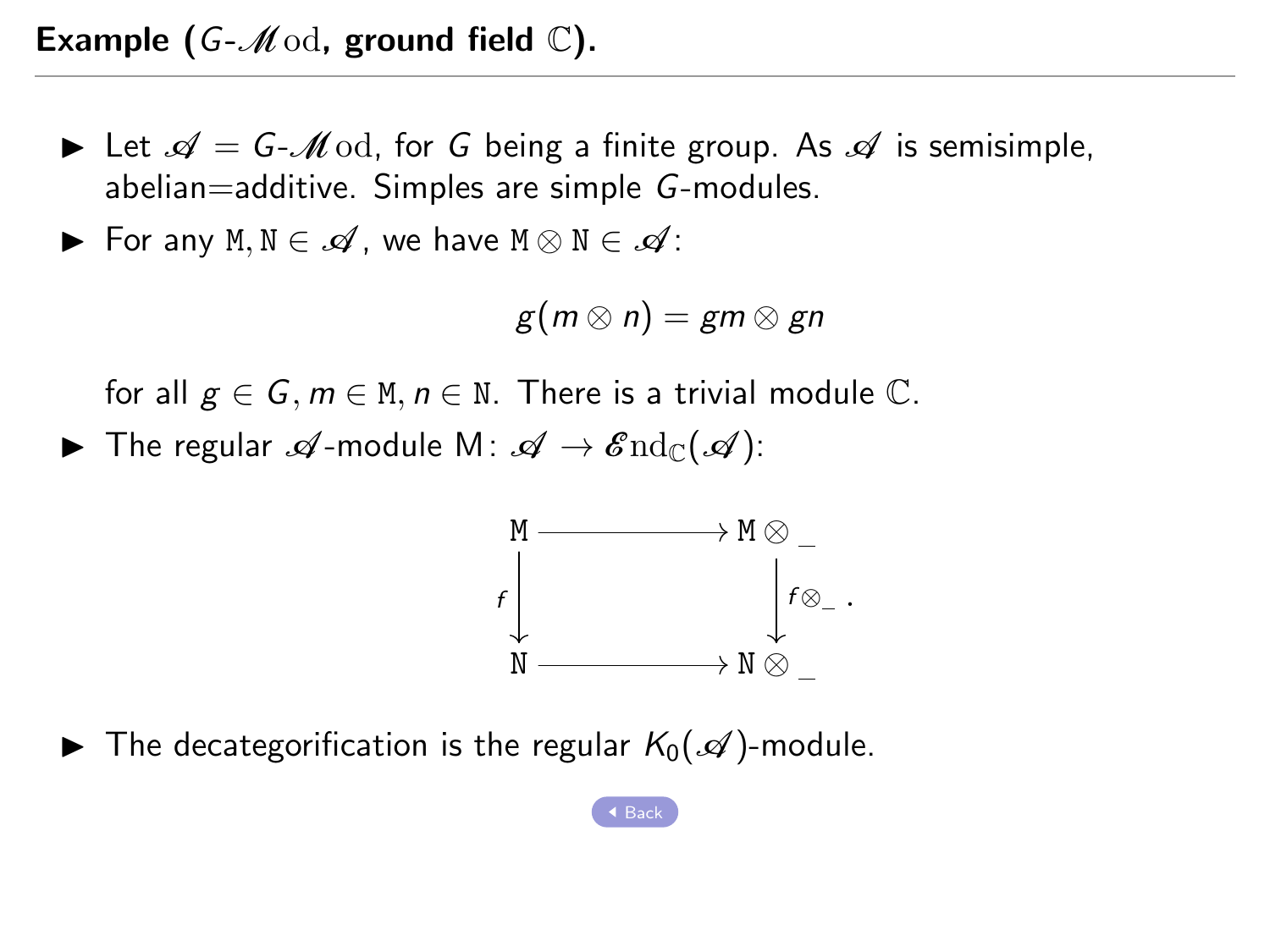Example (G- $\mathcal{M}$ od, ground field  $\mathbb{C}$ ).

- ► Let  $K \subset G$  be a subgroup.
- $\triangleright$  K-Mod is a  $\mathscr A$ -module, with action

$$
\mathcal{R}\mathbf{es}^{\boldsymbol{G}}_{\boldsymbol{K}}\otimes\_\,pcolon \boldsymbol{G}\text{-}\boldsymbol{\mathscr{M}}\text{od} \to \boldsymbol{\mathscr{E}}\text{nd}_{\mathbb{C}}\big(\boldsymbol{K}\text{-}\boldsymbol{\mathsf{Mod}}\big),
$$



which is indeed an action because  $\mathcal{R}\textup{es}_K^G$  is a  $\otimes$ -functor.

 $\blacktriangleright$  The decategorifications are  $K_0(\mathcal{A})$ -modules.

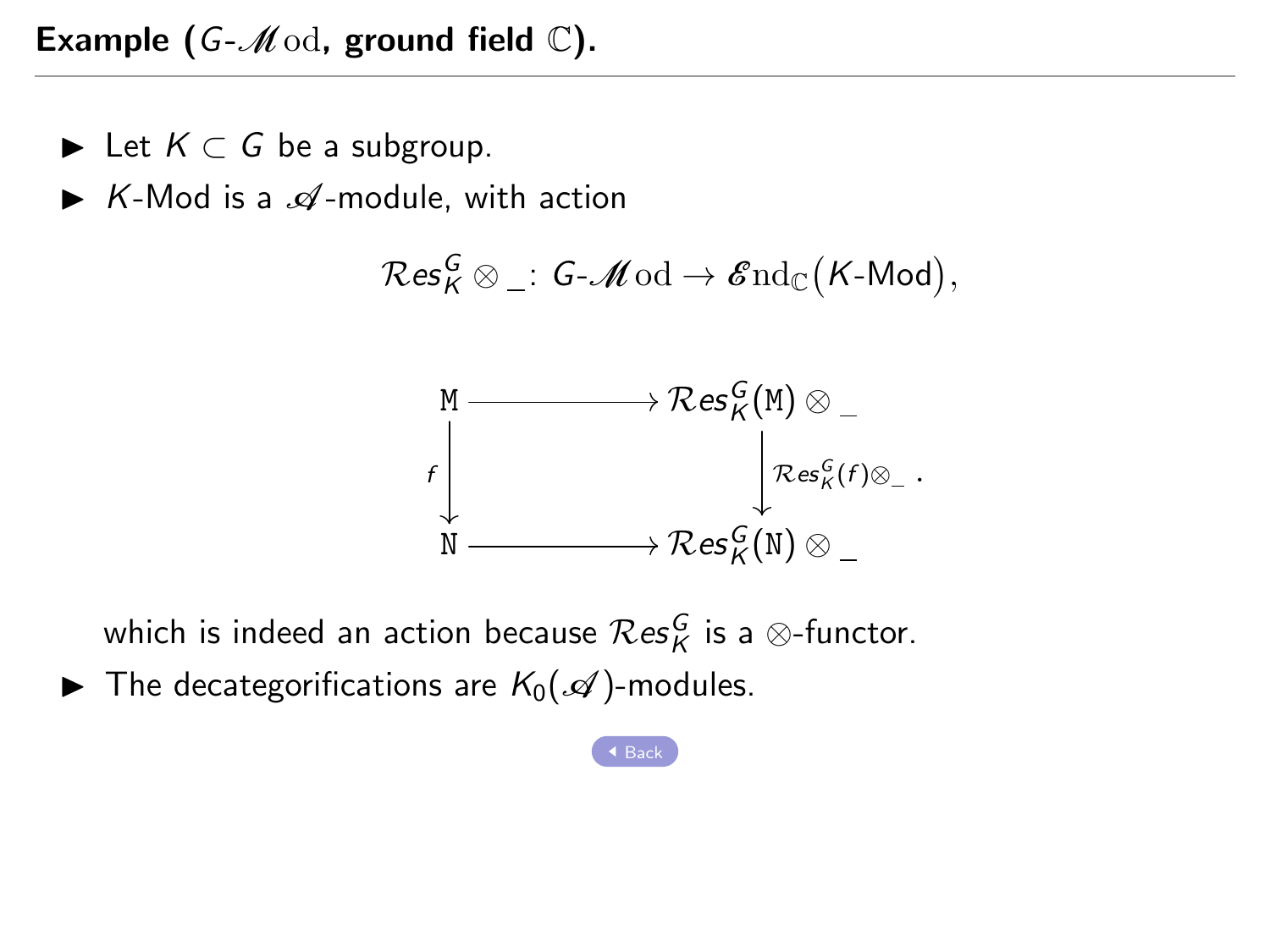<span id="page-20-0"></span>Left partial preorder  $\geq_L$  on indecomposable objects by

 $F >_{L} G \Leftrightarrow$  there exists H such that F is isomorphic to a direct summand of HG.

Left cells L are the equivalence classes with respect to  $\geq_L$ , on which  $\geq_L$  induces a partial order. Similarly, right and two-sided, denoted by  $R$  and  $I$  respectively. Cell  $\mathcal{A}$ -modules associated to  $\mathcal{L}$  are:

$$
\mathrm{add}(\{F \mid F \geq_L \mathcal{L}\})/\text{``kill} \geq_L\text{-bigger stuff''}.
$$

#### Examples.

- ► Cells in  $\mathscr A$  give  $\otimes$ -ideals.
- If  $\mathscr A$  is semisimple, then  $\mathrm{FF}^*$  and  $\mathrm{F}^*\mathrm{F}$  both contain the identity, so cell theory is trivial. The cell  $\mathscr A$ -module is the regular  $\mathscr A$ -module.
- $\triangleright$  For Soergel bimodules cells are Kazhdan–Lusztig cells and cell modules categorify Kazhdan–Lusztig cell modules.
- $\triangleright$  For categorified quantum groups you can push everything to cyclotomic KLR algebras, and cell modules categorify simple modules.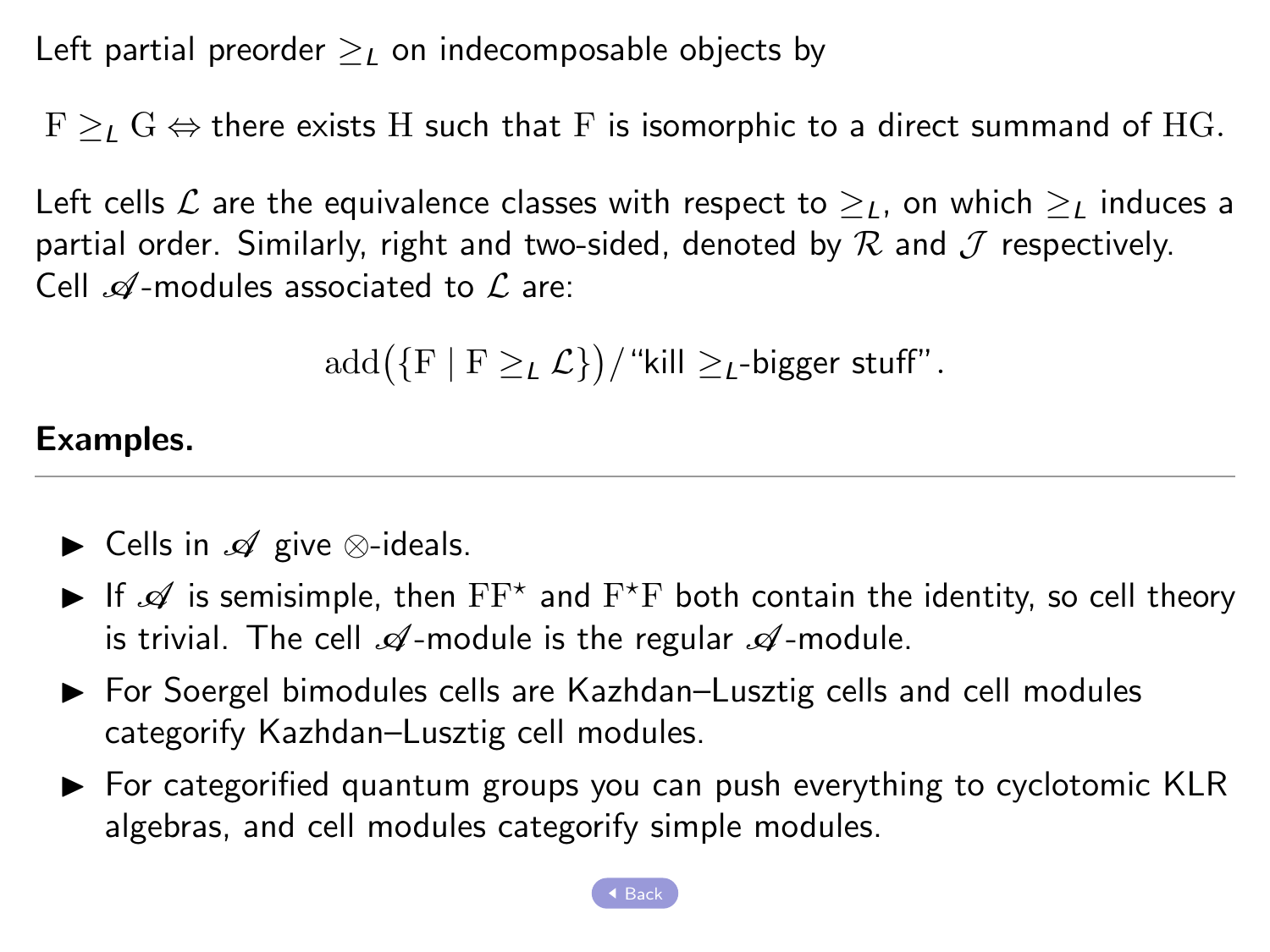- <span id="page-21-0"></span>A finite, pivotal multitensor category  $\mathscr{A}$ :
	- **►** Basics.  $\mathscr A$  is K-linear and monoidal,  $\otimes$  is K-bilinear. Moreover,  $\mathscr A$  is abelian (this implies idempotent complete).
	- ► Involution.  $\mathscr A$  is pivotal, e.g.  $F^{\star\star} \cong F$ .
	- $\triangleright$  Finiteness. Hom-spaces are finite-dimensional, the number of simples is finite, finite length, enough projectives.
	- $\triangleright$  Categorification. The abelian Grothendieck ring gives a finite-dimensional algebra with involution.

A monoidal fiat category  $\mathscr{A}$ :

- **►** Basics.  $\mathscr A$  is K-linear and monoidal,  $\otimes$  is K-bilinear. Moreover,  $\mathscr A$  is additive an[d idem](#page-16-0)potent complete.
- ► Involution.  $\mathscr A$  is pivotal, e.g.  $F^{\star\star} \cong F$ .
- $\blacktriangleright$  Finiteness. Hom-spaces are finite-dimensional, the number of  $indexomposables$  is finite.
- $\triangleright$  Categorification. The additive Grothendieck ring gives a finite-dimensional algebra with involution.



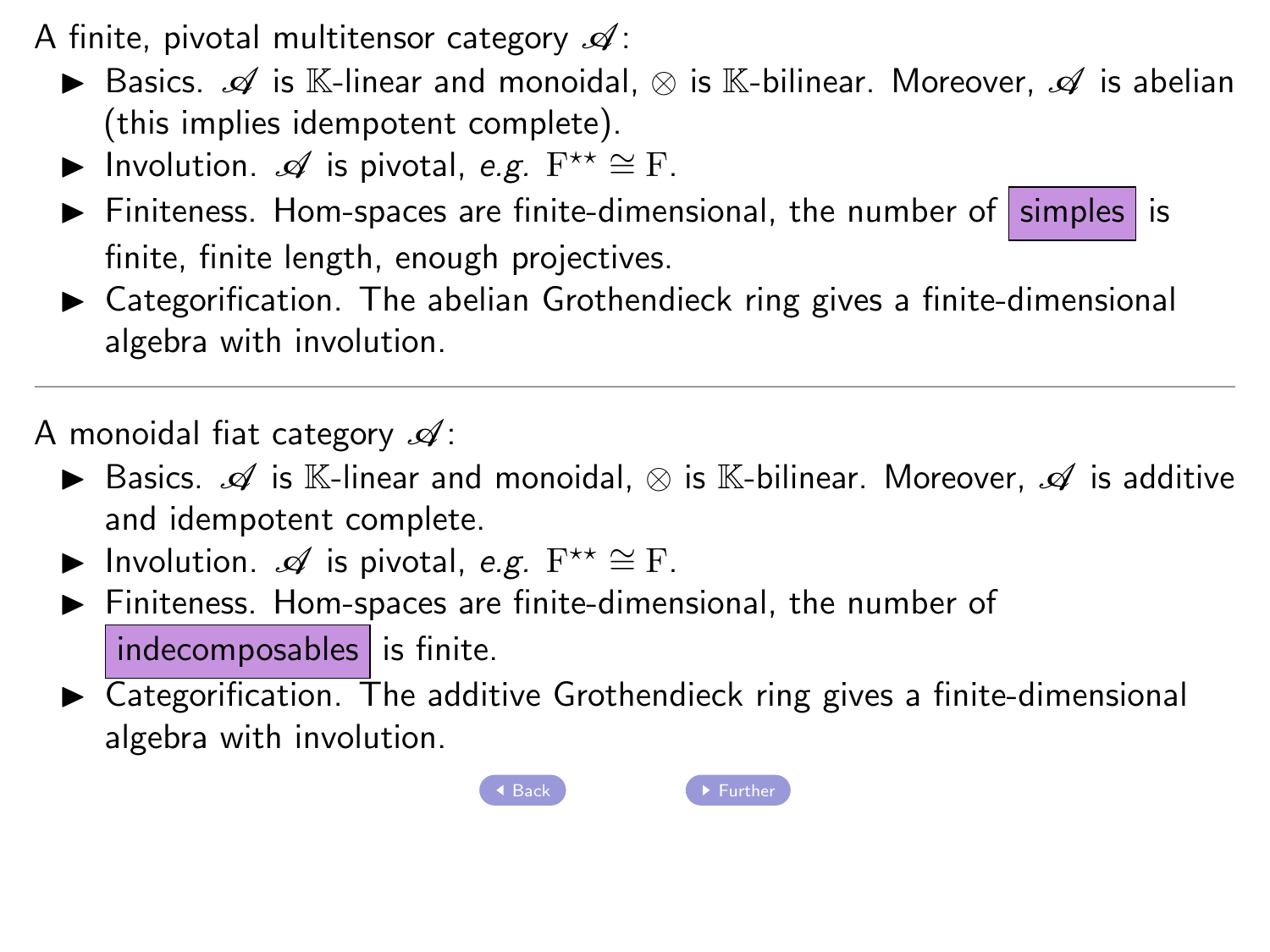<span id="page-22-0"></span>A finite, pivotal multitensor category  $\mathscr A$ :

- **E** Basics. A is K-linear and monoidal, ⊗ is K-bilinear. Moreover, A is abelian (this implies idempotent complete).
- ▶ Involution.  $\mathscr A$  is pivotal, e.g.  $F^{\star\star} \cong F$ .
- Finiteness. Hom-spaces are finite-dimensional, the number of  $\sinh^{-1}$  is

# $f(x) = f(x) + f(x)$  The crucial difference...

algebra with involution involution. It is what we like to consider as "elements" of our theory:

 $\mathsf{A} \in \mathsf{A}$  and  $\mathsf{A} \in \mathsf{A}$  :  $\mathsf{A} \in \mathsf{A}$  :  $\mathsf{A} \in \mathsf{A}$  :  $\mathsf{A} \in \mathsf{A}$  :  $\mathsf{A} \in \mathsf{A}$  :  $\mathsf{A} \in \mathsf{A}$  :  $\mathsf{A} \in \mathsf{A}$  :  $\mathsf{A} \in \mathsf{A}$  :  $\mathsf{A} \in \mathsf{A}$  :  $\mathsf{A} \in \mathsf{A}$  :  $\mathsf{A} \in \$ I Basics. A is K-linear and monoidal, ⊗ is K-linear and monoidal, ⊗ is K-bilinear. Moreover, A is additive present<br>I additive presented and monoidal, ⊗ is additive presented and monoidal, see and monoidal, and monoidal, a Abelian prefers simples, additive prefers indecomposables.

 $\frac{1}{2}$  complete. The intervals of  $\frac{1}{2}$  $\frac{1}{11}$  Involution.  $\frac{1}{2}$  is pivotal, e.g. Fig. This is a  $\bullet$  huge difference – for example in the fiat case there is simply no Schur's lemma.<br>
→ involution.  $\infty$  is provided, e.g.  $\pm$  =  $\pm$ .

- $\triangleright$  Finiteness. Hom-spaces are finite-dimensional, the number of  $indexomposables$  is finite.
- Categorification. The additive Grothendieck ring gives a finite-dimensional algebra with involution.



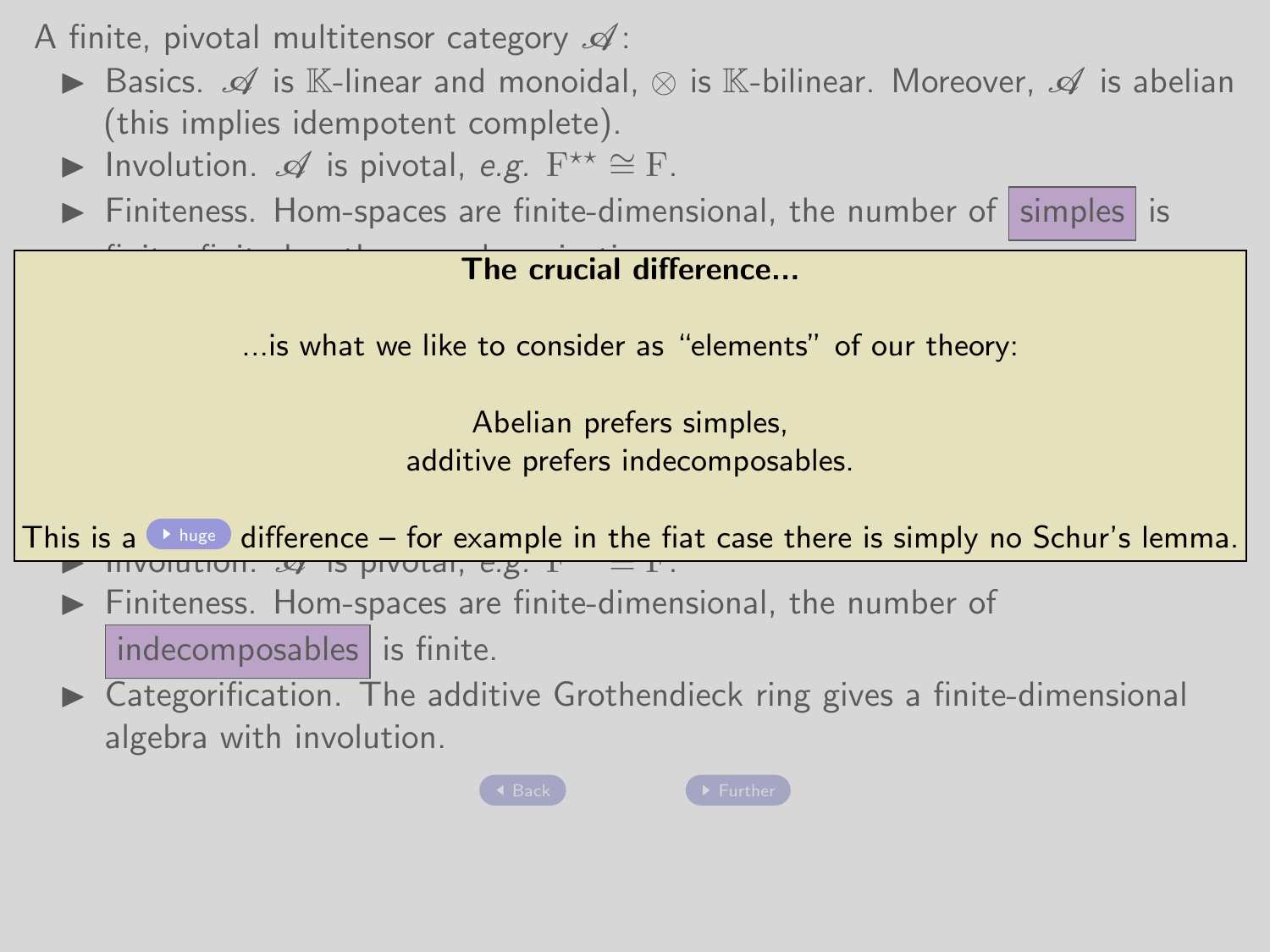A finite, pivotal multitensor category  $\mathscr A$ :

**►** Basics.  $\mathcal{A}$  is K-linear and monoidal,  $\otimes$  is K-bilinear. Moreover,  $\mathcal{A}$  is abelian (this implies idempotent complete).



#### $A$  and  $A$  and  $A$  : Abelian and additive examples.

 $\begin{bmatrix} 1 & 0 & 0 & 0 \\ 0 & 0 & 0 & 0 \\ 0 & 0 & 0 & 0 \\ 0 & 0 & 0 & 0 \end{bmatrix}$  $H-{\mathscr M}$ od for  $H$  a finite-dimensional, semisimple Hopf algebra. (Think:  $\mathbb {C} G$ ,  $G$  finite.)  ${\mathscr V\textup{ect}}_G$  for G graded K-vector spaces, e.g.  ${\mathscr V\textup{ect}}={\mathscr V\textup{ect}}_1$ .

Finiteness. Hom-spaces are finite-dimensional, the number of

indecomposables is finite.

# $\blacktriangleright$   $\overline{C}$  can finite-dimension. The additive examples.

al $\left\vert \mathrm{H}\text{-}\mathscr{P}\mathrm{roj} \text{ for }\mathrm{H}\text{ a finite-dimensional Hopf algebra.} \right.$  (Think:  $\mathbb{K} G$ , G finite.) Finite quotients of  $G-\mathscr{T}$ ilt for G [being a](#page-25-0) reductive group.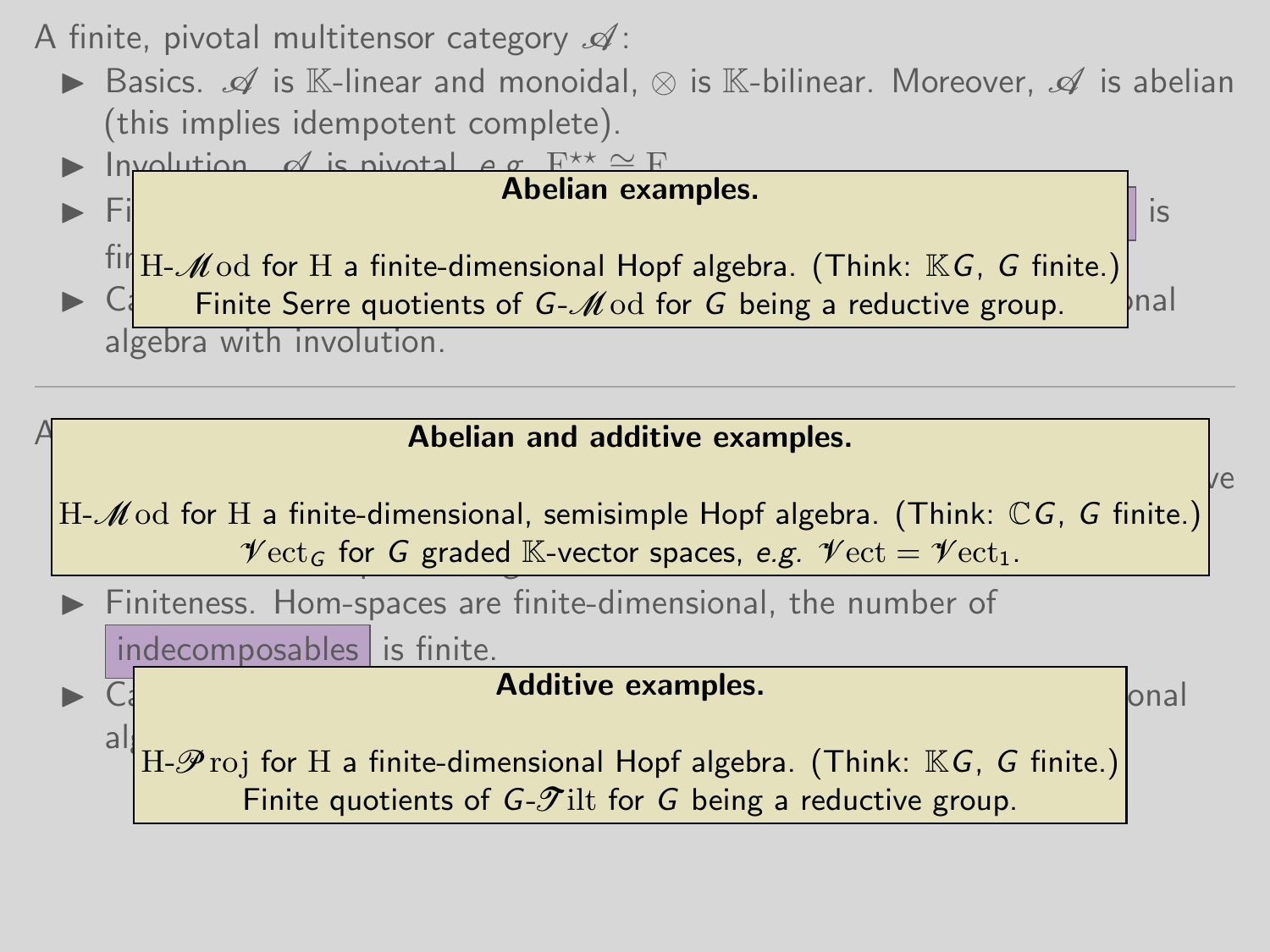A finite, pivotal multitensor category  $\mathscr A$ :

- **►** Basics.  $\mathcal{A}$  is K-linear and monoidal,  $\otimes$  is K-bilinear. Moreover,  $\mathcal{A}$  is abelian (this implies idempotent complete).
- ▶ Involution.  $\mathscr A$  is pivotal, e.g.  $F^{\star\star} \cong F$ .
- Finiteness. Hom-spaces are finite-dimensional, the number of  $|$  simples is finite, finite length, enough projectives.
- $\triangleright$  Categorification. The abelian Grothendieck ring gives a finite-dimensional al<mark>l</mark>e with involution. With involution  $\mathbf{v}$ Why I like the additive case.

A mondon  $\blacktriangleright$  B All the example I know from my youth are not abelian, but only additive:

▶ B<br>Diagram categories, categorified quantum group and their Schur quotients, Soergel bimodules, ▶ In

In Fig. , the spaces are finite-dimensional, the number of  $\mathbf{H}$  $\frac{1}{\sqrt{1-\frac{1}{n}}}\sum_{n=1}^{\infty}$  And these only fit into the fiat and not the tensor framework.

 $\overline{\text{Categorical}}$   $\overline{\text{Categorical}}$  The additive Grothendieck ring gives a finite-dimensional algebra with involution.



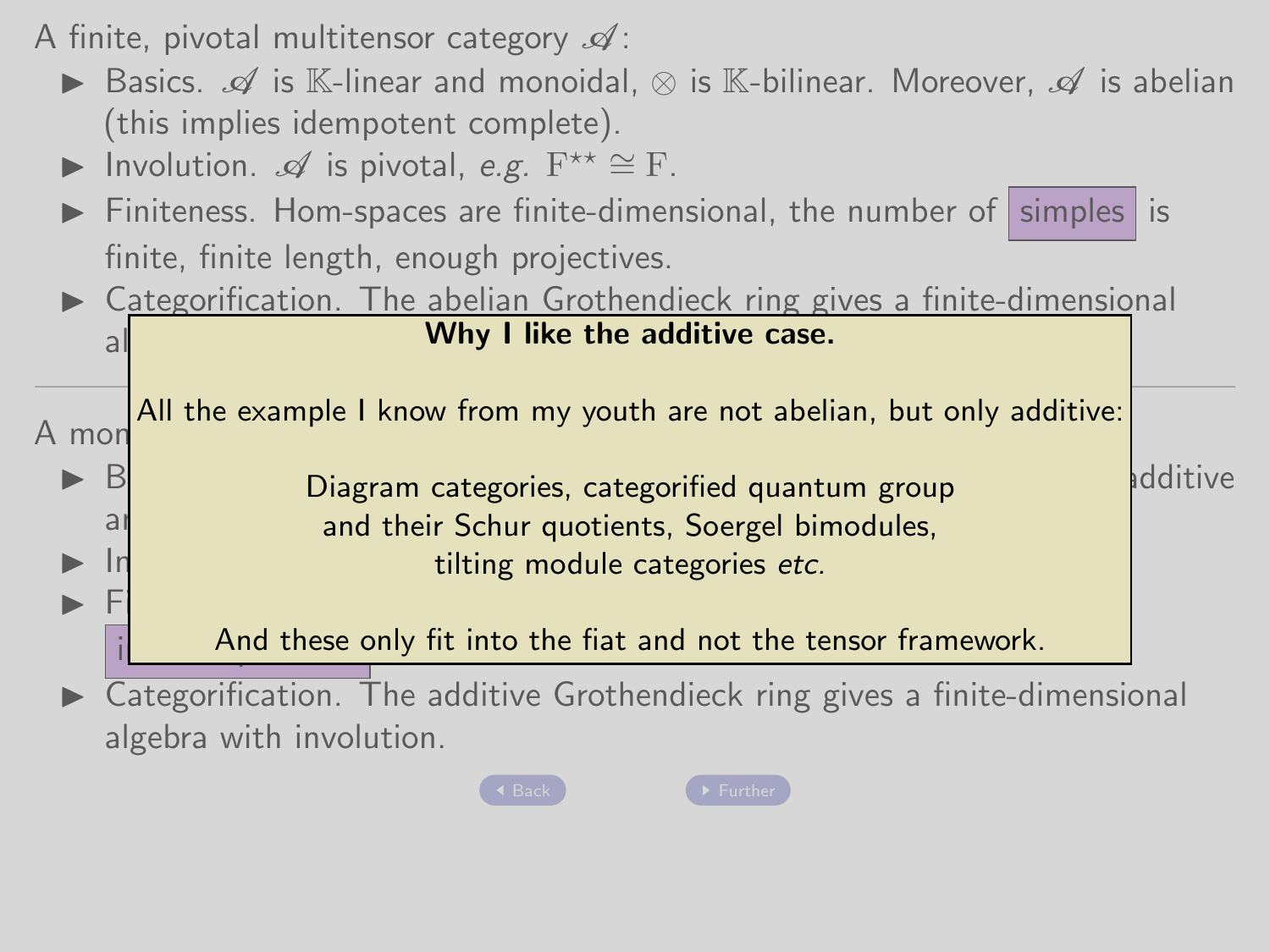<span id="page-25-0"></span>Abelian. An  $\mathscr A$ -module M:

- $\blacktriangleright$  Basics. M is  $\mathbb{K}\text{-linear}$  and abelian. The action is a monoidal functor M:  $\mathscr{A} \to \mathscr{E}nd_{\mathbb{K},\text{lex}}(\mathsf{M})$  (K-linear, left exactness).
- $\triangleright$  Finiteness. Hom-spaces are finite-dimensional, the number of simples is finite, finite length, enough projectives.
- $\triangleright$  Categorification. The abelian Grothendieck group gives a finite-dimensional  $G_0(\mathcal{A})$ -module.

Additive. An  $\mathscr A$ -module M:

- $\blacktriangleright$  Basics. M is  $\mathbb K$ -linear, additive and idempotent complete. Th[e action](#page-20-0) is a monoidal functor  $M: \mathscr{A} \to \mathscr{E}{\rm nd}_{\mathbb{K}}(M)$  (K-linear).
- $\blacktriangleright$  Finiteness. Hom-spaces are finite-dimensi[onal, th](#page-18-0)e number of  $indexomposables$  is finite.
- $\triangleright$  Categorification. The additive Grothendieck group gives a finite-dimensional  $K_0(\mathcal{A})$ -module.



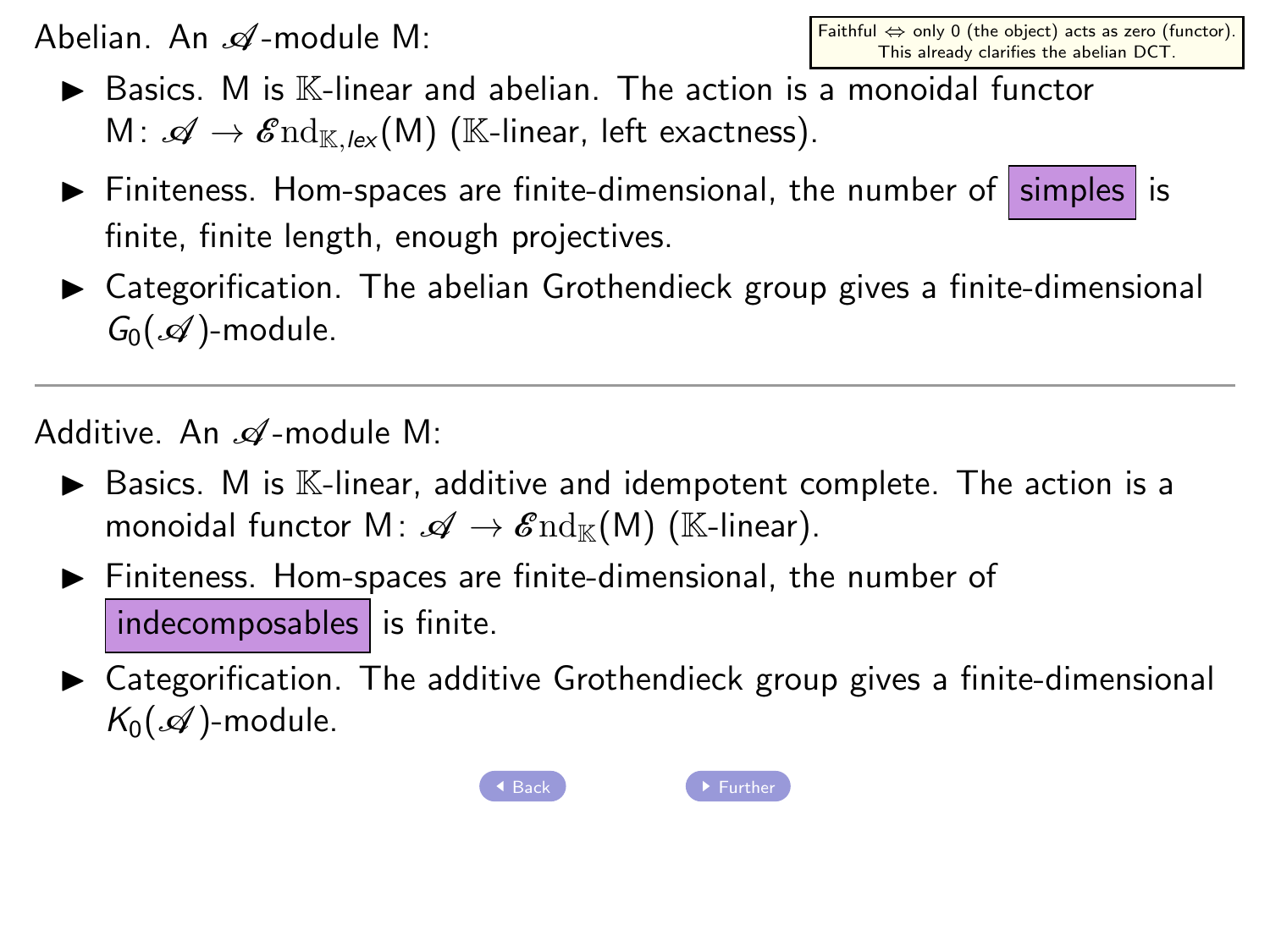<span id="page-26-0"></span>Abelian. An  $\mathscr A$ -module M:

- $\triangleright$  Basics. M is  $\mathbb{K}$ -linear and abelian. The action is a monoidal functor M:  $\mathscr{A} \to \mathscr{E}\mathrm{nd}_{\mathbb{K},\mathsf{lex}}(\mathsf{M})$  (K-linear, left exactness).
- $\triangleright$  Finiteness. Hom-spaces are finite-dimensional, the number of simples is finite, finite length, enough projectives.
- $\triangleright$  Categorification. The abelian Grothendieck group gives a finite-dimensional

|          | ∩تا      | Example.                                                                                                                        |      |
|----------|----------|---------------------------------------------------------------------------------------------------------------------------------|------|
| Additive |          | Everything is constructed such that<br>the regular $\mathscr A$ -module $\mathscr A$ exists.                                    |      |
|          | Ba<br>mc | Smarter version of the regular $\mathcal A$ -module are cell $\mathcal A$ -modules.<br>▶ What?                                  | is a |
|          |          | But of course there are many <b>Preson examples</b> .                                                                           |      |
|          |          | <i>indecomposables</i><br>tinite.<br>$\sqrt{S}$<br>Categorification. The additive Grothendieck group gives a finite-dimensional |      |

 $\blacktriangleright$  Categorification. The additive Grothendieck group gives a finite-dimensional  $K_0(\mathcal{A})$ -module.

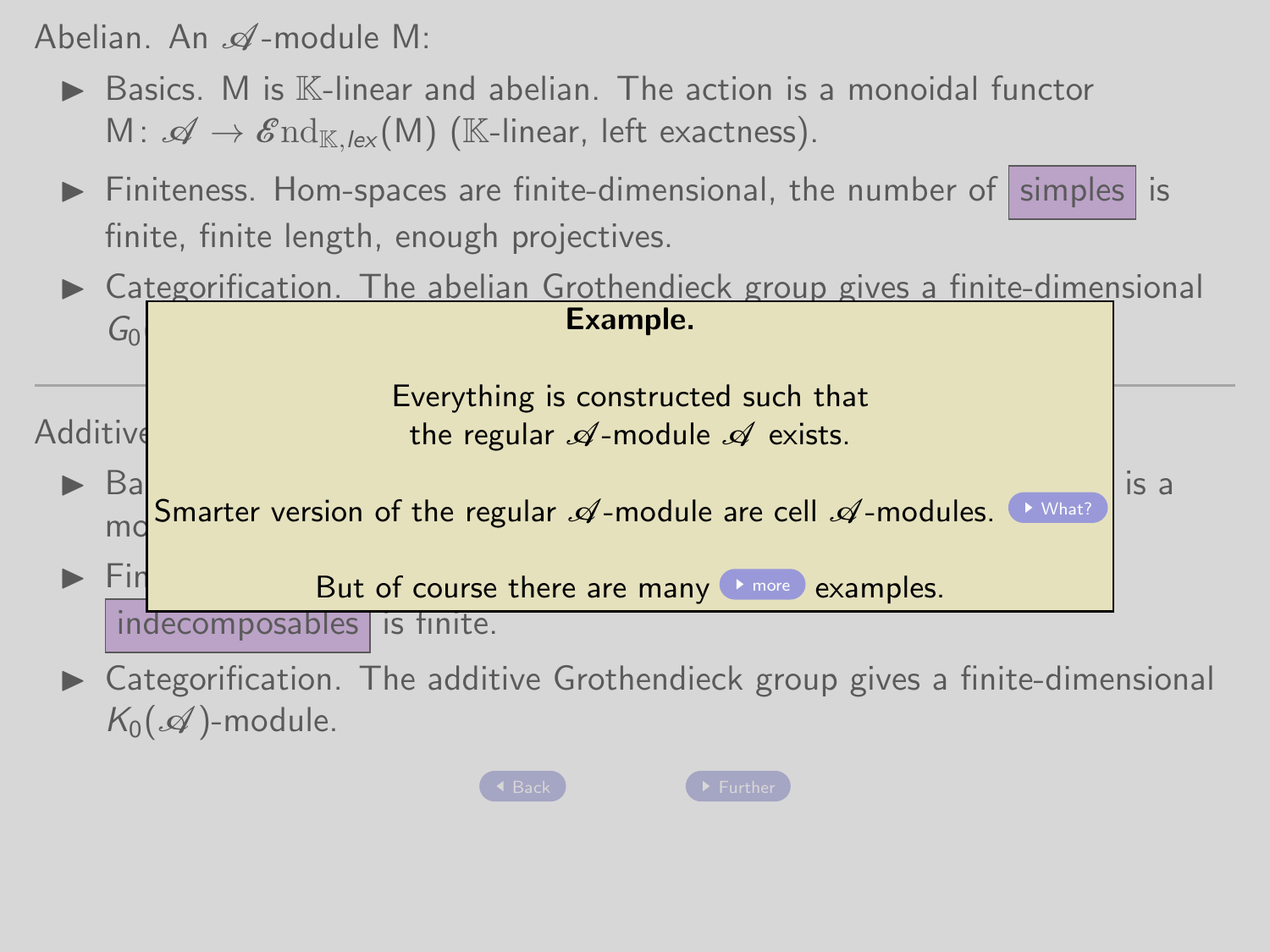#### <span id="page-27-0"></span>Semisimple example.

$$
\blacktriangleright \mathscr{A} = \mathscr{V}\text{ect}, \text{ and fix } M = \text{Vect}^{\oplus n}, \text{ which is faithful.}
$$

$$
\blacktriangleright \mathscr{B} = \mathscr{E}\mathrm{nd}_{\mathscr{V}\mathrm{ect}}(\mathsf{Vect}^{\oplus n}) \cong \mathscr{M}\mathrm{at}_{n \times n}(\mathscr{V}\mathrm{ect}) \text{ and } \mathscr{E}\mathrm{nd}_{\mathscr{M}\mathrm{at}_{n \times n}(\mathscr{V}\mathrm{ect})}(\mathsf{Vect}^{\oplus n}) \cong \mathscr{V}\mathrm{ect}.
$$

#### Another semisimple example.

$$
\blacktriangleright \mathscr{A} = \mathscr{V}\mathrm{ect}_G
$$
, and fix  $M = \text{Vect}$ , which is faithful.

$$
\blacktriangleright \mathscr{B} = \mathscr{E}\mathrm{nd}_{\mathscr{V}\mathrm{ect}_G}(\mathsf{Vect}) \cong \mathsf{G}\text{-}\mathscr{M}\mathrm{od} \text{ and } \mathscr{E}\mathrm{nd}_{\mathsf{G}\text{-}\mathscr{M}\mathrm{od}}(\mathsf{Vect}) \cong \mathscr{V}\mathrm{ect}_G.
$$

#### An abelian example.

- $\blacktriangleright$   $\mathcal{A} = H \mathcal{M}$  od, and fix  $M =$  Vect, which is faithful.
- $\blacktriangleright \mathscr{B} = \mathscr{E}\mathrm{nd}_{\mathrm{H}\text{-}\mathscr{M}\mathrm{od}}(\mathsf{Vect}) \cong \mathrm{H}^{\star}\text{-}\mathscr{M}\mathrm{od}$  and  $\mathscr{E}\mathrm{nd}_{\mathrm{H}^{\star}\text{-}\mathscr{M}\mathrm{od}}(\mathsf{Vect}) \cong \mathrm{H}\text{-}\mathscr{M}\mathrm{od}.$

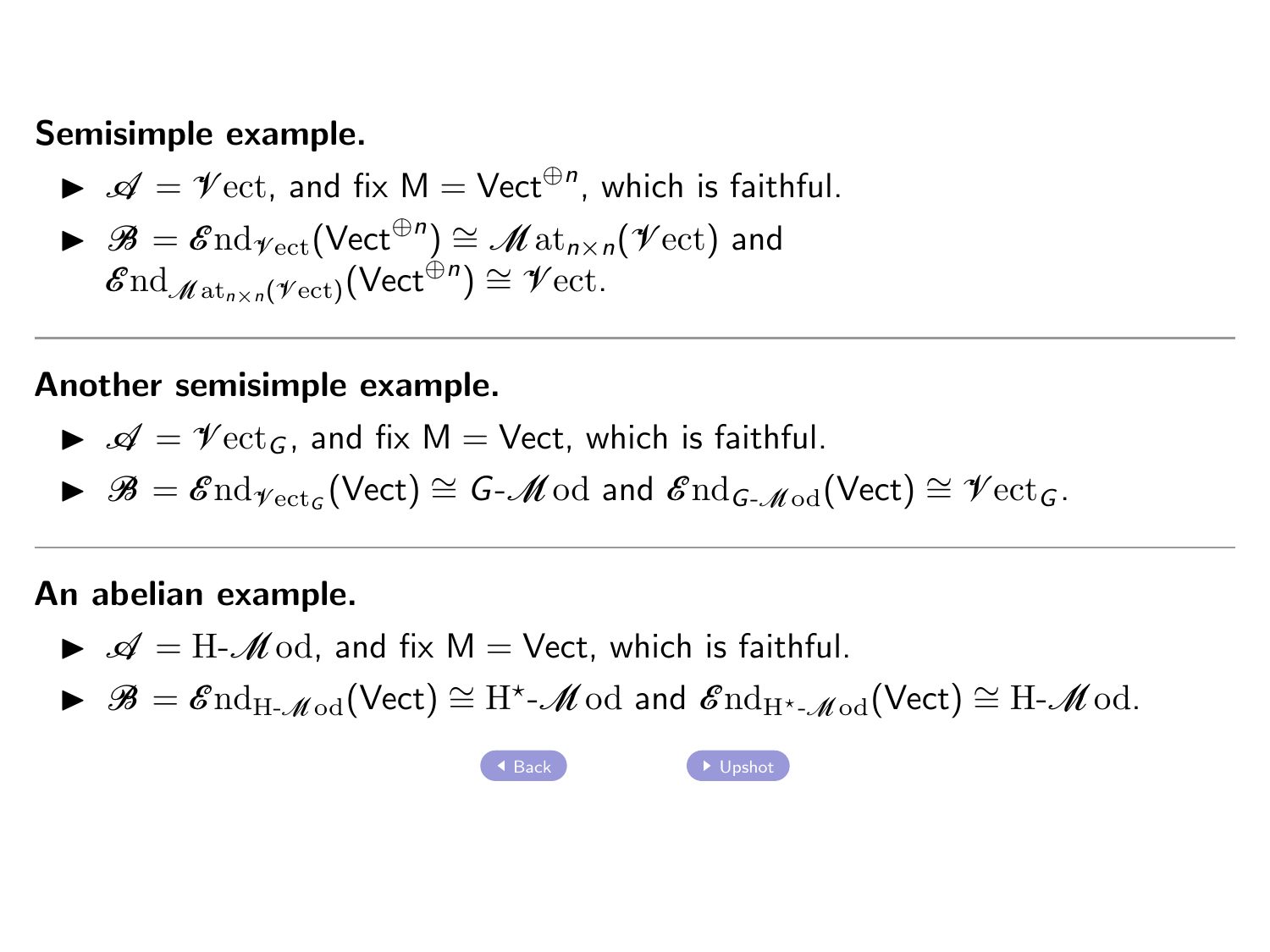# <span id="page-28-0"></span>Morita equivalence (Etingof–Ostrik ∼2003). Let  $\mathcal{B} = \mathcal{E} \text{nd}_{\mathcal{A}}(M)$  for M a faithful, exact  $\mathcal{A}$ -module. Then

 $\mathscr{A}\text{-mod}\simeq\mathscr{B}\text{-mod}$ 

#### Example.

 $\mathcal{A} = \mathcal{V}$ ect<sub>G</sub> and  $\mathcal{B} = G - \mathcal{M}$ od have the "same" module categories, which is a very non-trivial fact.

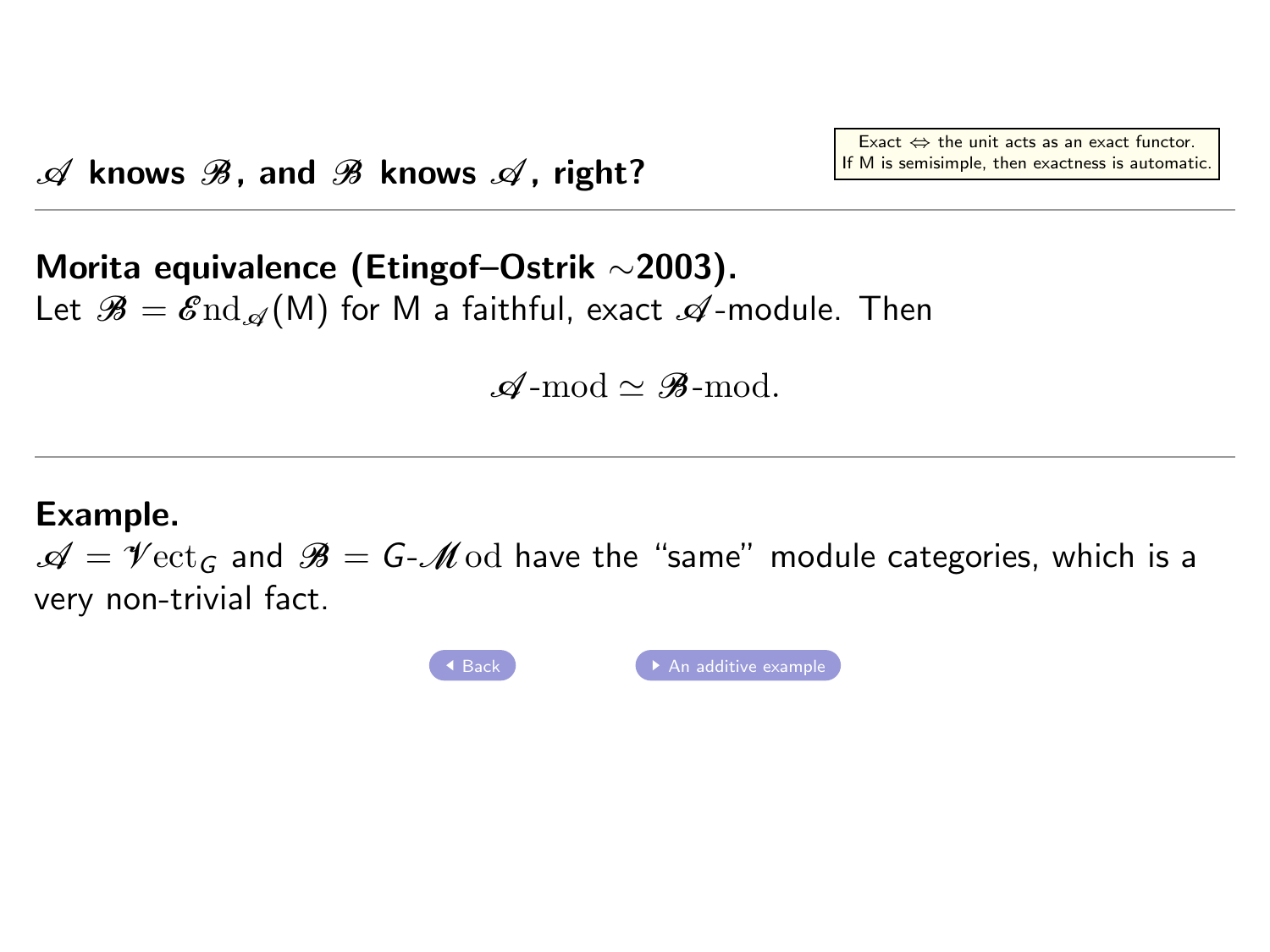# <span id="page-29-0"></span>Additive example (∼2020).

 $\mathscr{S} = \mathscr{S}(W, \mathbb{C})$  Soergel bimodules for W finite, the coinvariant algebra and over  $\mathbb{C}$ ,  $J$  a two-sided cell and C<sub>7</sub> the cell  $\mathscr{S}_{7}$ -module.

Additive DCT. We have

can: 
$$
\mathcal{S}_{\mathcal{J}} \to \mathcal{E}nd_{\mathcal{E}nd_{\mathcal{S}_{\mathcal{J}}}(\mathsf{C}_{\mathcal{J}})}(\mathsf{C}_{\mathcal{J}}),
$$

is an equivalence when restricted to  $add(\mathcal{J})$  and corestricted to  $\operatorname{End}_{\mathscr{E}\mathrm{nd}_{\mathscr{A}_{\mathcal{J}}}(\mathsf{C}_{\mathcal{J}})}^{\mathrm{inj}}(\mathsf{C}_{\mathcal{J}}).$ 

 $\blacktriangleright$  "Endomorphismensatz". We have

$$
\mathcal{E}{\rm nd}_{\mathscr{A}_{\mathcal{J}}}(\mathsf{C}_{\mathcal{J}})\simeq \mathscr{A}_{\mathcal{J}}
$$

where  $\mathscr{A}_{\mathcal{I}}$  is the asymptotic category (semisimple!).

 $\blacktriangleright$  Morita equivalence. We have

$$
\mathcal{S}_{\mathcal{J}}\text{-stmod}\simeq \mathcal{A}_{\mathcal{J}}\text{-stmod}.
$$

This looks weaker than the abelian DCT, but this is what we can prove right now. Anyway, let explain why it is weaker, which finally explains all words in the additive DCT.

4 [Back](#page-5-0)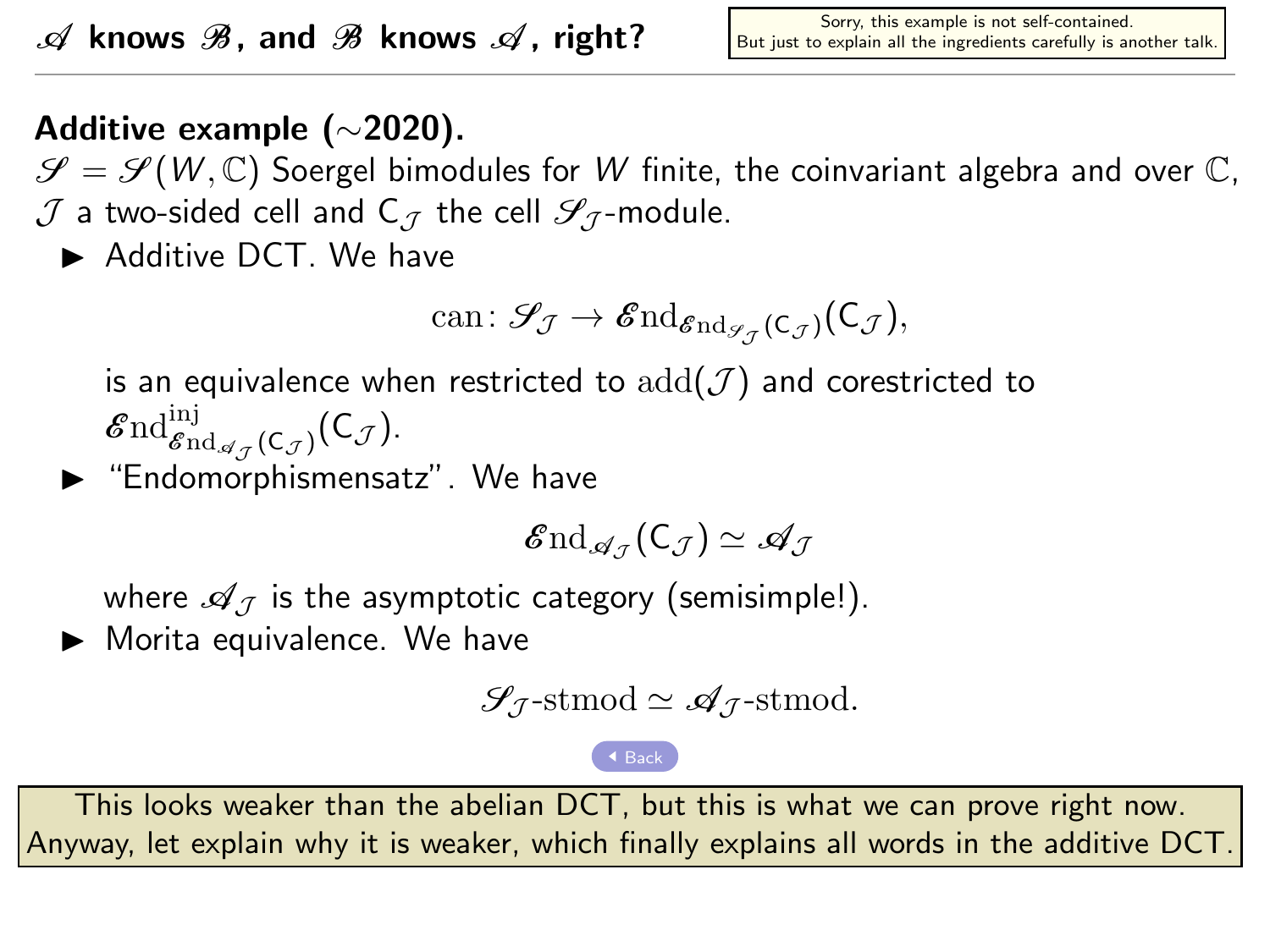# Additive example (∼2020).

 $\mathscr{S} = \mathscr{S}(W, \mathbb{C})$  Soergel bimodules for W finite, the coinvariant algebra and over  $\mathbb{C}$ ,  $J$  a two-sided cell and C<sub>7</sub> the cell  $\mathscr{S}_{7}$ -module.

Additive DCT. We have

$$
\mathrm{can}\colon\mathscr{S}_{\mathcal{J}}\to\mathscr{E}\mathrm{nd}_{\mathscr{E}\mathrm{nd}_{\mathscr{S}_{\mathcal{J}}}(\mathsf{C}_{\mathcal{J}})}(\mathsf{C}_{\mathcal{J}}),
$$

is an equivalence when restricted to  $add(\mathcal{J})$  and corestricted to

 $\mathscr{E}{\mathrm{nd}}_{\mathscr{E}{\mathrm{nd}}_{\mathscr{A}_{\mathscr{J}}}(C_{\mathscr{J}})}(C_{\mathscr{J}}).$  To make  $C_{\mathscr{J}}$  faithful,  $\blacktriangleright$  "Endomorphismensatz quotient  $\mathscr S$  by "bigger stuff"  $\mathscr{A}$ <sub>a</sub> (C $\tau$ )  $\simeq$   $\mathscr{A}$   $\tau$ and get  $\mathscr{S}_{\mathcal{I}}$ .

 $\frac{\delta \operatorname{nd}_\mathscr{A}_\mathcal{I}}{\delta \operatorname{nd}_\mathscr{A}_\mathcal{I}}$ where  $\frac{1}{\sqrt{2}}$  is the asymptotic category (see Fig. 2).  $\mathrm{add}(\mathcal{J})$ : Since "lower stuff" still acts pretty much in an uncontrolable way,

annyarence.

inj means injective endofunctors.

In this case you could also consider projective endofunctors.

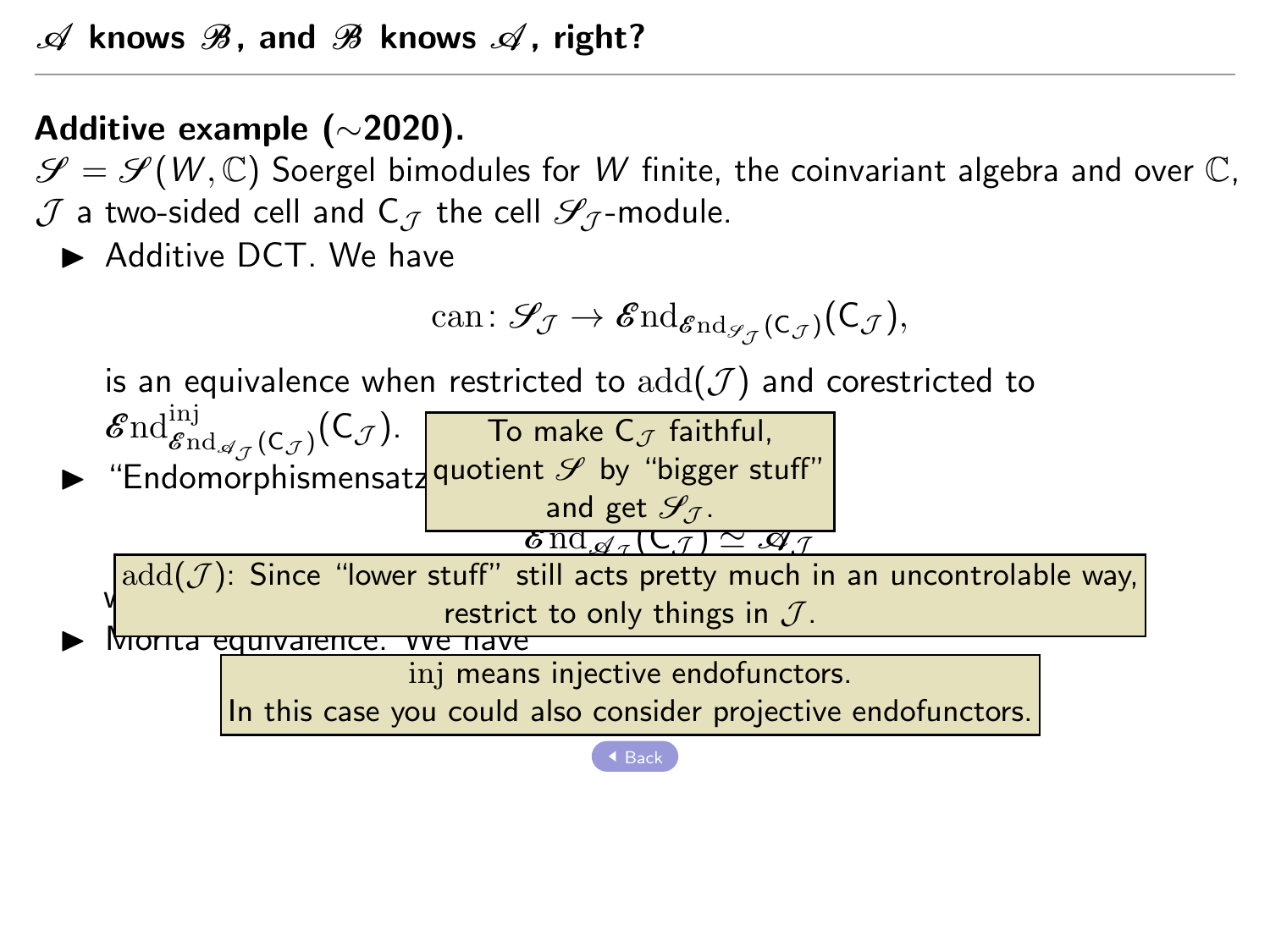# Additive example (∼2020).

 $\mathscr{S} = \mathscr{S}(W, \mathbb{C})$  Soergel bimodules for W finite, the coinvariant algebra and over  $\mathbb{C}$ ,  $J$  a two-sided cell and C<sub>7</sub> the cell  $\mathscr{S}_{7}$ -module.

Additive DCT. We have

$$
\mathrm{can}\colon\mathscr{S}_{\!\mathcal{J}}\rightarrow\mathbf{End}_{\mathbf{End}_{\mathscr{S}_{\mathcal{J}}}(\mathsf{C}_{\mathcal{J}})}(\mathsf{C}_{\mathcal{J}}),
$$

is an equivalence  $\frac{d}{d\tau}$  is the "degree zero part" of  $\mathscr{S}_{\mathcal{J}}$ . tricted to  $\operatorname{End}_{\mathscr{E}\mathrm{nd}_{\mathscr{A}_{\mathcal{J}}}(\mathsf{C}_{\mathcal{J}})}^{\mathrm{inj}}(\mathsf{C}_{\square_{\mathscr{L}}}^{\square_{\mathscr{L}}}$  $\mathscr{A}_{\mathcal{J}}$  is the "degree zero part" of  $\mathscr{S}_{\mathcal{J}}$ . " $\mathscr{A}_{\mathcal{J}}$  is the crystal associated to  $\mathscr{S}_{\mathcal{J}}$ ."

 $\blacktriangleright$  "Endomorphismensatz". We have

$$
\mathcal{\mathscr{E}\mathrm{nd}}_{\mathscr{A}_{\mathcal{J}}}(\mathsf{C}_{\mathcal{J}})\simeq \mathscr{A}_{\mathcal{J}}
$$

where  $\mathscr{A}_{\mathcal{I}}$  is the asymptotic category (semisimple!).

 $\blacktriangleright$  Morita equivalence. We have

$$
\mathcal{S}_{\mathcal{J}}\text{-stmod} \simeq \mathcal{A}_{\mathcal{J}}\text{-stmod}.
$$

[Back](#page-5-0)